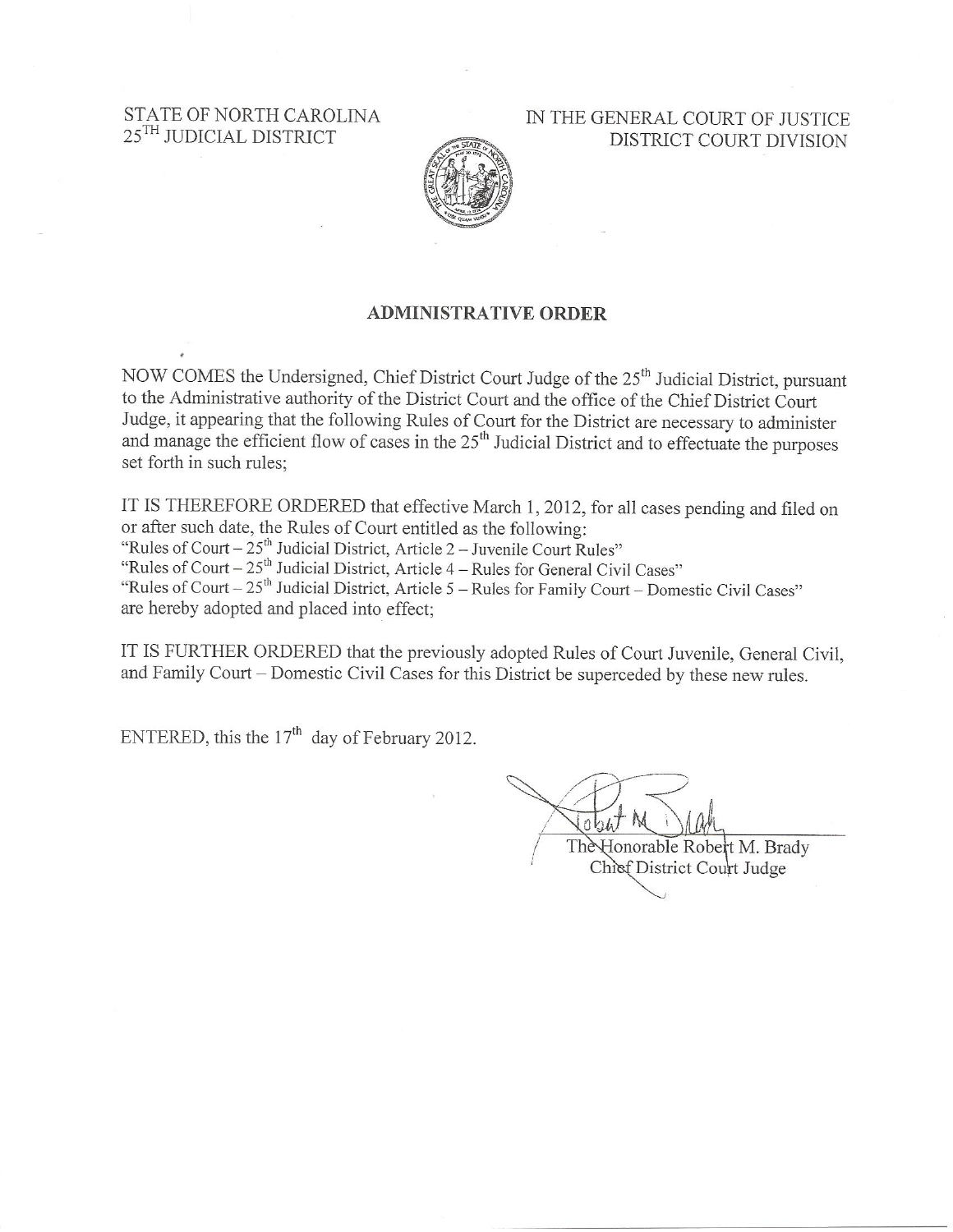# **25th JUDICIAL DISTRICT – RULES OF COURT**

# **ARTICLE 2. JUVENILE COURT RULES**

# **ARTICLE 2A. JUVENILE COURT RULES - GENERAL Juv Rule 1. Scope; Effective date.**

- **1.1** Scope. These rules apply to all cases in which a petition is filed alleging that a juvenile is abused, neglected, dependent, delinquent and undisciplined.
- **1.2** Effective date. Unless otherwise stated in a particular rule, all rules in this Article shall be effective March 1, 2012.

#### **Juv Rule 2. Purpose; Atmosphere of Mutual Respect.**

- **2.1** Purpose. These rules are designed to help achieve stable and secure homes for children who come into the court's juvenile jurisdiction. To that end, these rules serve the following purposes:
	- a) To provide for judicial oversight of case planning;
	- b) To ensure a coordinated decision-making process;
	- c) To eliminate unnecessary delays in court proceedings;
	- d) To encourage early involvement of families and children in the planning and decision-making process; and
	- e) To achieve results that truly reflects the best interests of children.
- **2.2** Atmosphere of mutual respect. The Court and all parties -- including but not limited to DSS, the GAL, parent(s), juvenile(s), district attorney, court counselors, and any service providers -- and their attorneys shall at all times show respect to one another. Differences and disagreements regarding the proper course to be taken on particular issues shall be addressed in a dignified manner. When the Court, a party or attorney believes in good faith that the child's interests has been adversely affected by the conduct or omission of duty of a party, social worker, mental health professional or attorney the matter should be addressed, whenever possible, outside the public arena of the courtroom. When the facts necessitate debate on such issues in a courtroom setting, such debate shall occur in a dignified, respectful manner with due regard for the legitimate concerns, interests and responsibilities of the person or agency whose conduct is being questioned.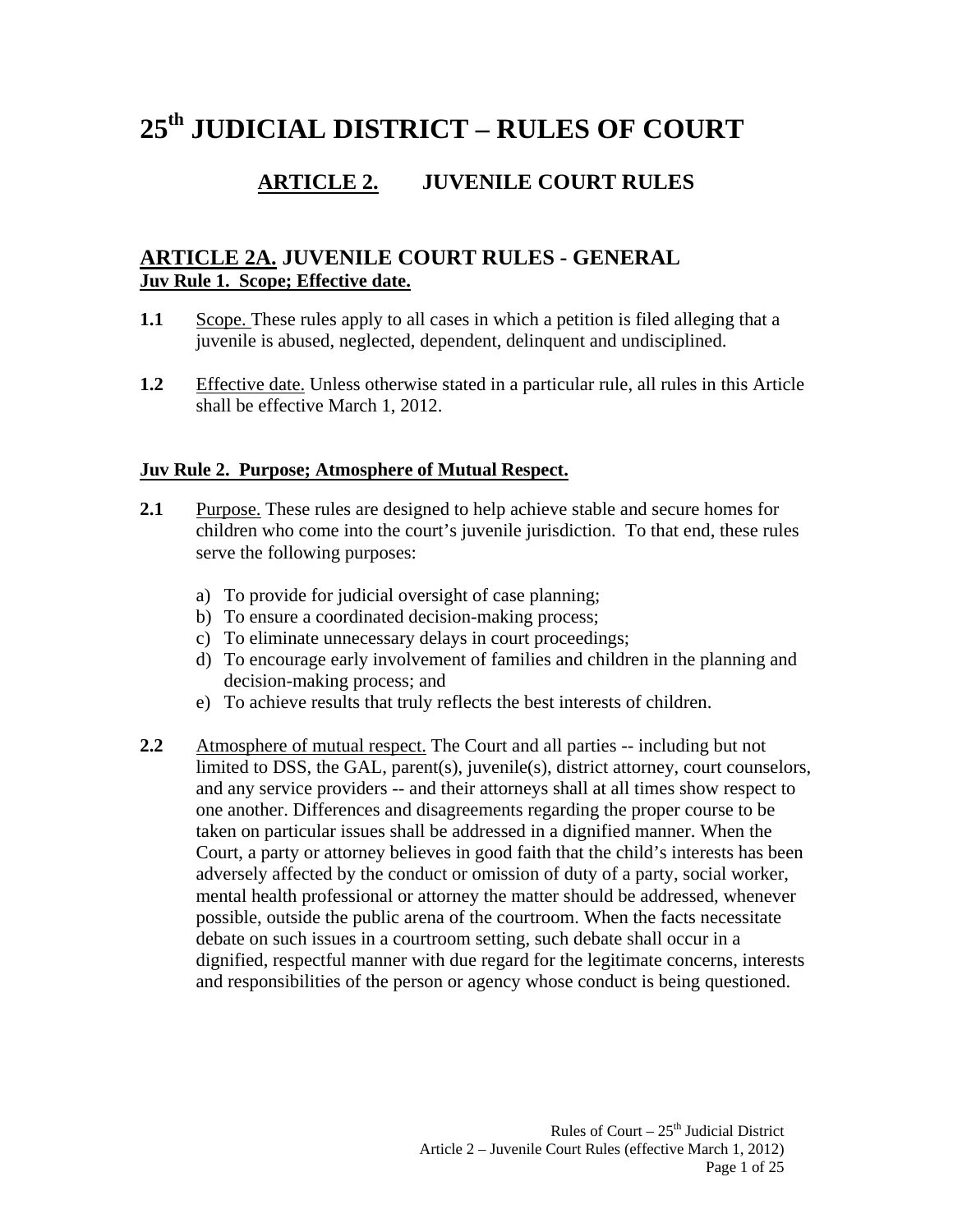#### **Juv Rule 3. Construction and Enforcement.**

**3.1** These rules shall be liberally construed to accomplish the purposes set forth in **Juv Rule 2.** The Court may impose sanctions against a party or attorney who fails to comply with these rules; however, no rule shall be construed, applied, or enforced in a manner that will endanger or harm a child.

#### **Juv Rule 4. Definitions.**

- **4.1** Unless the context clearly requires otherwise, for purposes of these rules:
	- a) "Case Coordinator" means an employee of the District Court Judges' Office, designated by the Chief District Court Judge.
	- b) "Clerk" means the Clerk or assistant or deputy clerk of superior court.
	- c) "Child Planning conference" means a meeting of the parties in a juvenile case, their attorneys and associated community agency representatives, with a case coordinator, held during the first week after a juvenile is taken into non-secure custody or after a new abuse, neglect or dependency petition is filed.
	- d) "Court" means the district court or a district court judge.
	- e) "Court Counselor" means the Chief Court Counselor or any court counselor designated by the Chief Court Counselor of the district to supervise delinquent and undisciplined juveniles.
	- f) "DSS" means the county department of social services.
	- g) "Judge" means a district court judge in the district in which a petition is filed.
	- h) "UCCJA" means the Uniform Child Custody Jurisdiction Act, Chapter 50A of the North Carolina General Statutes.
	- i) "GAL" means the court appointed guardian ad litem. The GAL is a party to all proceedings wherein they are appointed and have the right to present reports and other evidence at every proceeding.
	- j) "Attorney Advocate" means the court appointed attorney for the GAL contracted and designated by the GAL administrator to represent the GAL in all proceedings.
	- k) "TPR" means a termination of parental rights proceeding.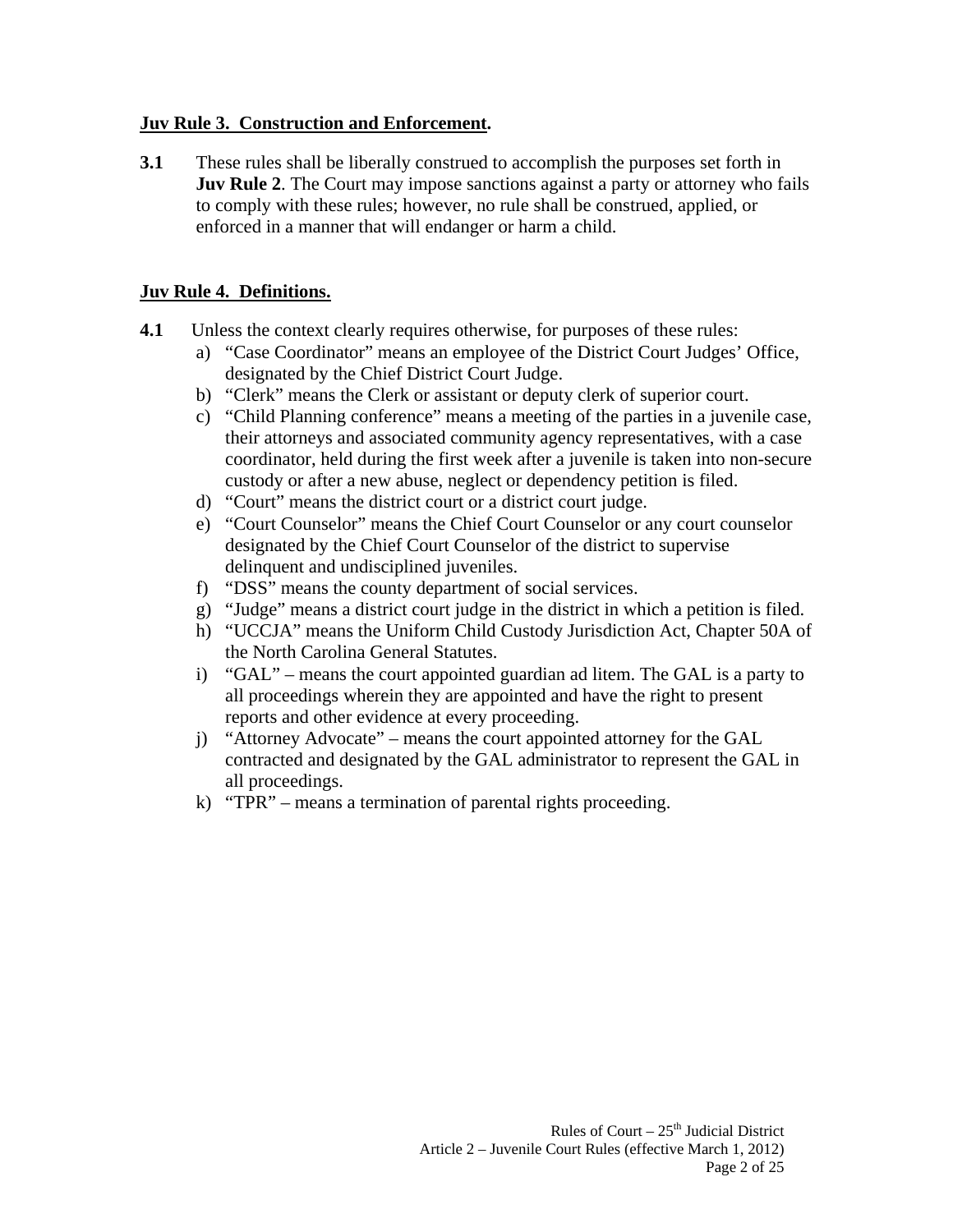#### **Juv Rule 5. Training Encouraged**.

**5.1** The Chief District Court Judge shall from time to time arrange for and schedule training sessions for judges, court counselors, attorneys, social workers, guardians ad litem and other professionals who participate on a regular basis in juvenile court matters. Judges, court counselors, attorneys, social workers, guardians ad litem and other professionals who participate on a regular bases in juvenile court matters are encouraged to attend the training sessions offered by their respective professions or disciplines as well as the sessions scheduled in **Juv Rule 5 a)**  above as may be necessary to achieve and maintain a working knowledge of the relevant issues of juvenile proceedings as well as the practices and procedures in effect in the  $25<sup>th</sup>$  Judicial District.

# **Juv Rule 6. Priority of Juvenile Court.**

**6.1** Juvenile cases shall have priority over all other district court matters. Where conflicts arise, judges in conflicting courts should communicate with one another to facilitate the most efficient disposition of their cases.

# **Juv Rule 7. Sharing Information Among Agencies.**

**7.1** Information involving juveniles alleged or adjudicated to be Abused, Neglected, Dependent, Delinquent or Undisciplined shall be shared between agencies as authorized and required by Sections .0101 to .0104, Subchapter 5G , *North Carolina Administrative Code.*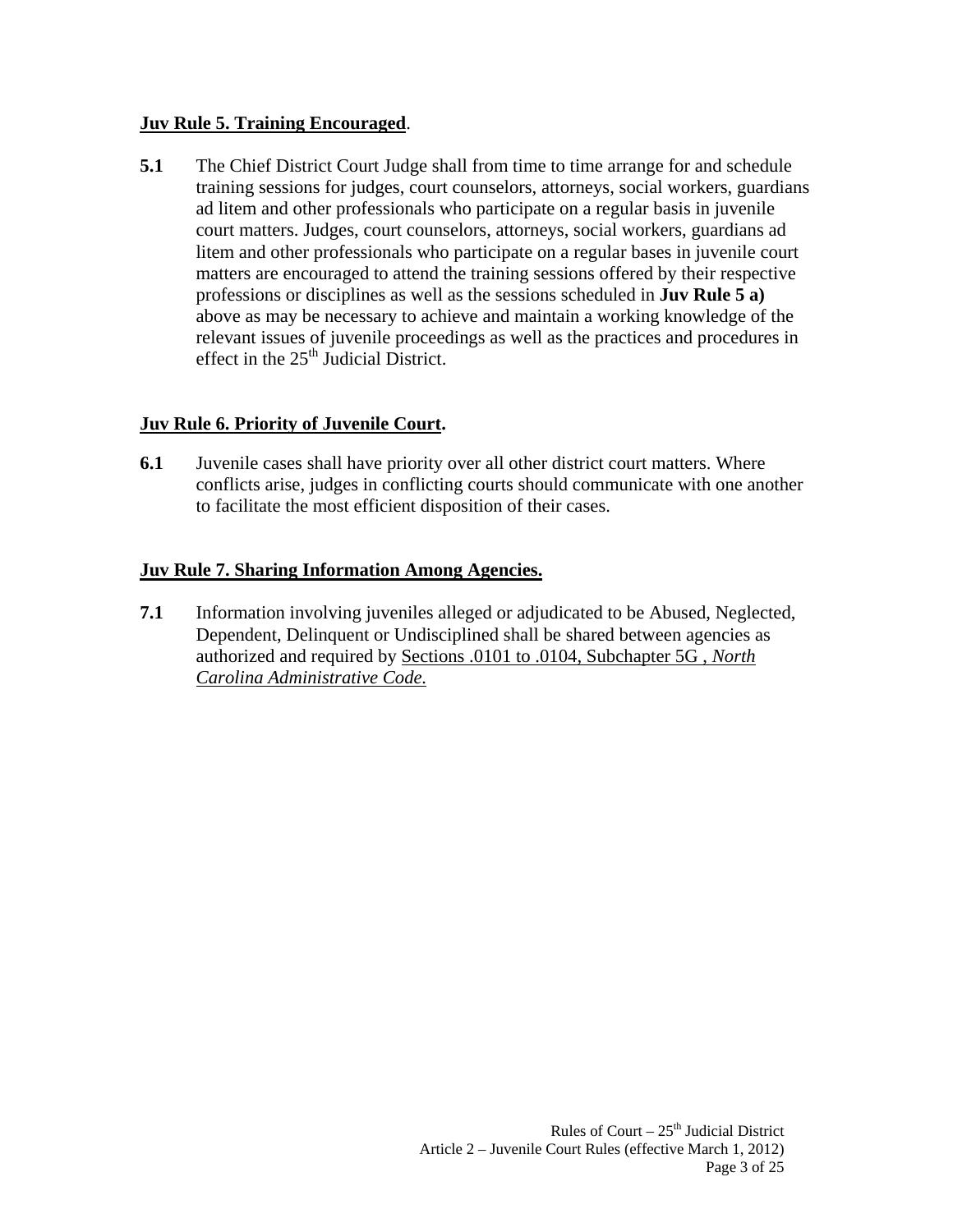# **ARTICLE 2B. RULES APPLICABLE TO ABUSE, NEGLECT AND DEPENDENCY CASES**

#### **Juv Rule 8. Appointment of Counsel.**

- **8.1** Separate counsel appointed. When a new petition alleging abuse, neglect or dependency is filed, the clerk shall immediately appoint separate counsel to represent each respondent named in the petition.
- **8.2** Notice of appointment. The clerk shall prepare a *Notice of Appointment of Counsel* to be served on the parent with the petition and summons. The notice shall include the attorney's name and business address and telephone number and shall encourage the parent to contact the attorney. The notice also shall inform the parent:
	- a) That the parent may retain counsel;
	- b) That the Court or the Clerk, at the first hearing or at the juvenile planning conference, will determine whether the parent qualifies for appointed counsel and whether the parent waives the right to counsel; and
	- c) That the Court will dismiss the appointed counsel if the parent does not qualify for appointed counsel or the parent waives the right to counsel.
- **8.3** Attorney must be available. Before appointing a specific attorney, the clerk shall ensure that the attorney will be available for the juvenile planning conference and the first hearing in the case and, to the best of the attorney's knowledge, for other stages of the proceeding. The clerk may make this determination either by talking with the attorney or by pre-arrangement with one or more attorneys on the appointment list.
- **8.4** Same attorney appointed. In any case in which a petition for termination of parental rights is filed, the clerk shall appoint the same attorney to represent the parent in the termination proceeding if the parent whose rights are sought to be terminated has been represented by an appointed attorney in a prior abuse, neglect or dependency proceeding. The petitioner shall mail the attorney a copy of the summons and petition. In the event the termination of parental rights proceeding is filed as a Motion in the Cause, the current appointed counsel, if any, and including the attorney advocate for the GAL shall continue representation, unless the attorney has properly moved the Court to withdraw. In other cases, where a parent has not previously been represented by counsel, counsel shall be appointed at the preliminary hearing pursuant to **Juv Rule 20 b) i)** when the respondent is indigent.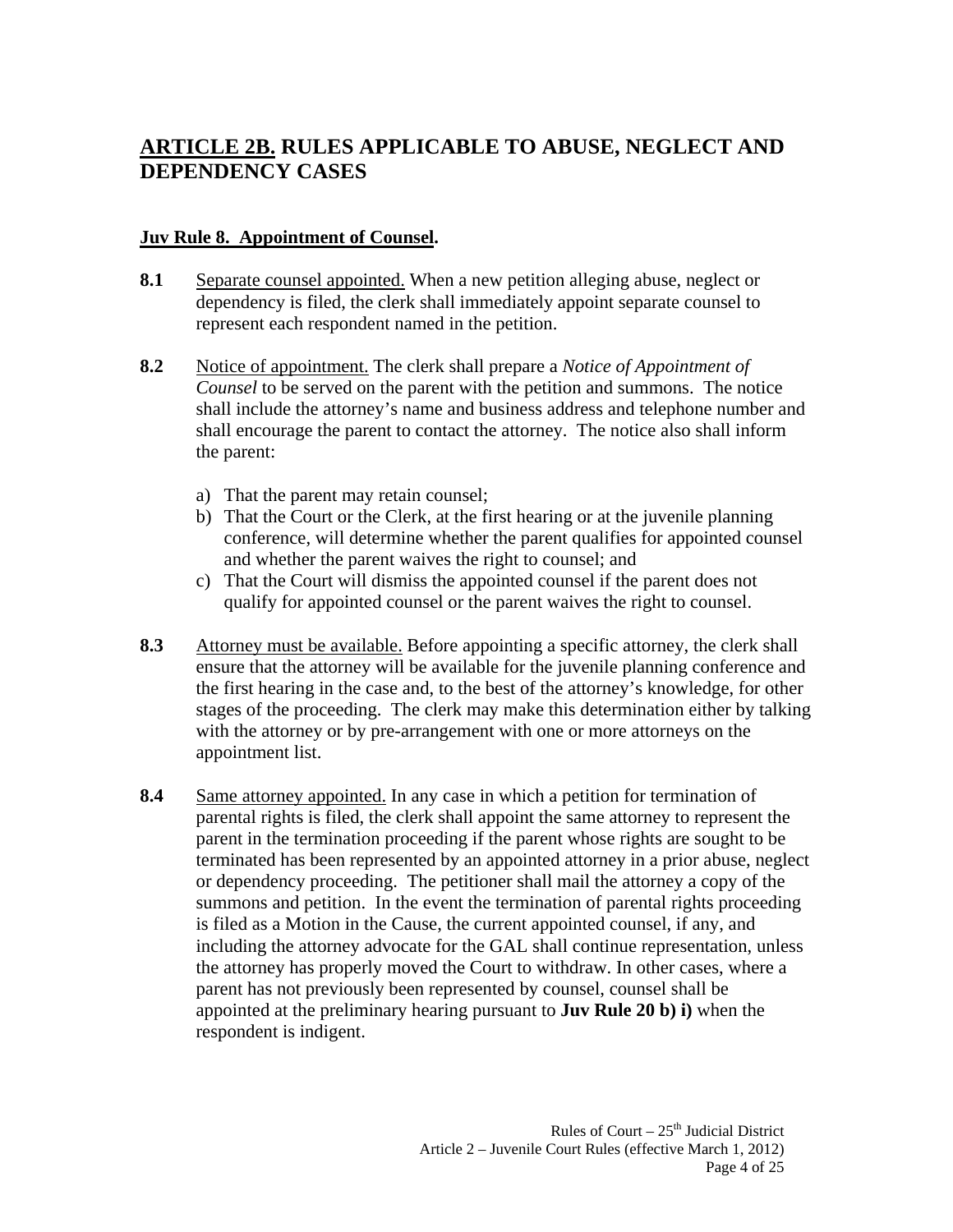#### **Juv Rule 9. Responsibilities of Attorneys.**

- **9.1** Attorneys to be qualified. Before being eligible for appointment to represent parents, attorneys must satisfy the Court:
	- a) That they have sufficient experience and skills to provide competent representation;
	- b) That they have a good working knowledge of juvenile law and juvenile court procedures; and
	- c) That they have a good understanding of child protective services and the related mandates that apply to DSS and to guardians ad litem.
- **9.2** Attorneys to be available. Except for unforeseen conflicts, an attorney should not accept an appointment pursuant to **Juv Rule 8** unless the attorney can be available for the child planning conference, if any, and the first hearing in the case and, to the best of the attorney's knowledge, for other stages of the proceeding.
- **9.3** When client remains unserved. After the first hearing in a case, an attorney appointed to represent a parent who has not been served and who does not appear at the hearing shall not be responsible for further appearances until the clerk notifies the attorney that the parent has been served.
- **9.4 Duty when conflict occurs.** An attorney who has conflict in another court shall comply with the relevant rules relating to priority and, when absent from juvenile court because of a conflict, shall keep the case coordinator and courtroom clerk informed of his or her location at all times. An attorney who has a conflict has the burden of proving the conflict and that the court having priority refuses to allow the attorney be present.
- **9.5** Withdrawal. Leave of court for an attorney to withdraw from a case shall be granted only for compelling reasons.

# **Juv Rule 10. Appointment of Guardian ad Litem and Attorney Advocate.**

- **10.1** Judge shall appoint. When a petition is filed alleging abuse and neglect, the judge shall appoint a guardian ad litem and, if the guardian ad litem is not an attorney, also an attorney advocate, to represent the juvenile named in the petition.
- **10.2** Judge may appoint. For petitions filed alleging dependency only, the Court may appoint a guardian ad litem and/or attorney advocate.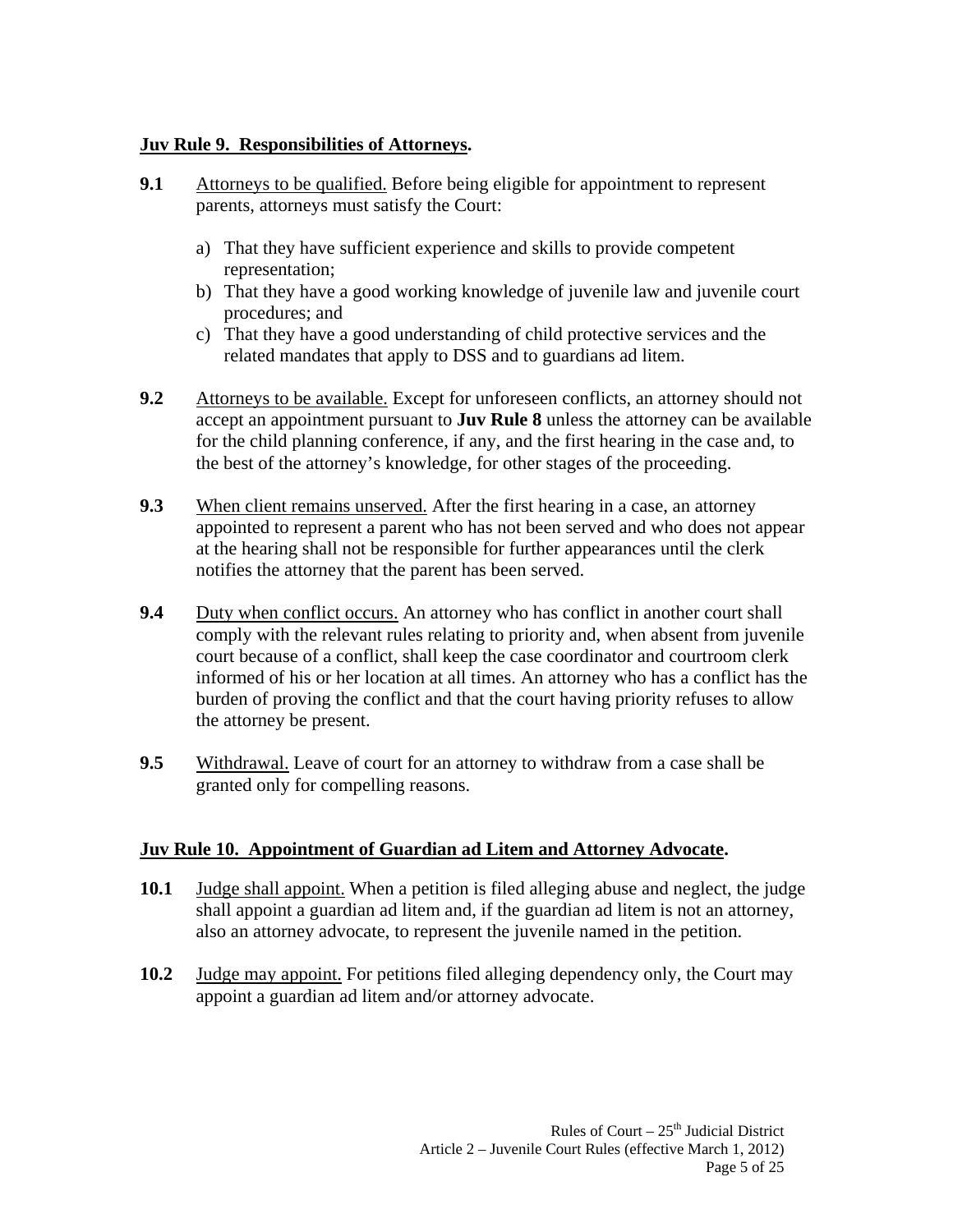**10.3** Release. At any point in the proceeding, if the judge determines that a guardian ad litem or attorney advocate is not necessary for a juvenile who is alleged only to be dependent, the judge may dismiss the guardian ad litem or attorney advocate or both.

# **Juv Rule 11. Service; Summons and Petition; Notice.**

- **11.1** Identification and location of parents. From the date the petition is filed until the adjudication hearing, the petitioner shall have a continuing duty to identify and locate **any** parent or other respondent who has not been served with a copy of the summons and petition and to have the summons and petition served on any such parent or other respondent. At each hearing the Court shall make inquiry as to the progress in these areas and shall direct the petitioner as appropriate in these efforts.
- **11.2** Hearing required when parent unknown. If the identity or location of a parent is unknown, the court shall inquire of the mother at the first appearance or first nonsecure hearing in order to ascertain any relevant information which would assist the Petitioner in locating the unknown parent and shall direct the Petitioner regarding specific efforts which should be made to locate said parent. Catawba County DSS, 10-27-08
- **11.3** Notice of Child Planning conference. At the time a respondent is served with a petition alleging abuse, neglect, or dependency, the respondent shall also be served with a notice informing the respondent of the nature, date, place and time of the child planning conference and / or the first hearing.
- **11.4** Law enforcement must give priority. The law enforcement agency responsible for serving summons, petitions, notices, subpoenas and other legal documents in juvenile cases shall give priority to the timely service of such documents.

# **Juv Rule 12. UCCJEA Affidavit.**

**12.1** The information required by N.C.G.S. 50A-9 shall be included in the petition, in an affidavit attached to and served with the petition, or in a separate affidavit filed with the Court and served on the parties as soon as feasible after the petition is filed.

# **Juv Rule 13. Child Planning Conference.**

13.1 Child planning conference scheduled. Whenever a petition is filed alleging abuse, neglect or dependency, a child planning conference shall be held as soon as practicable after the petition is filed, as close to compliance with the Court Improvement Project modality as possible.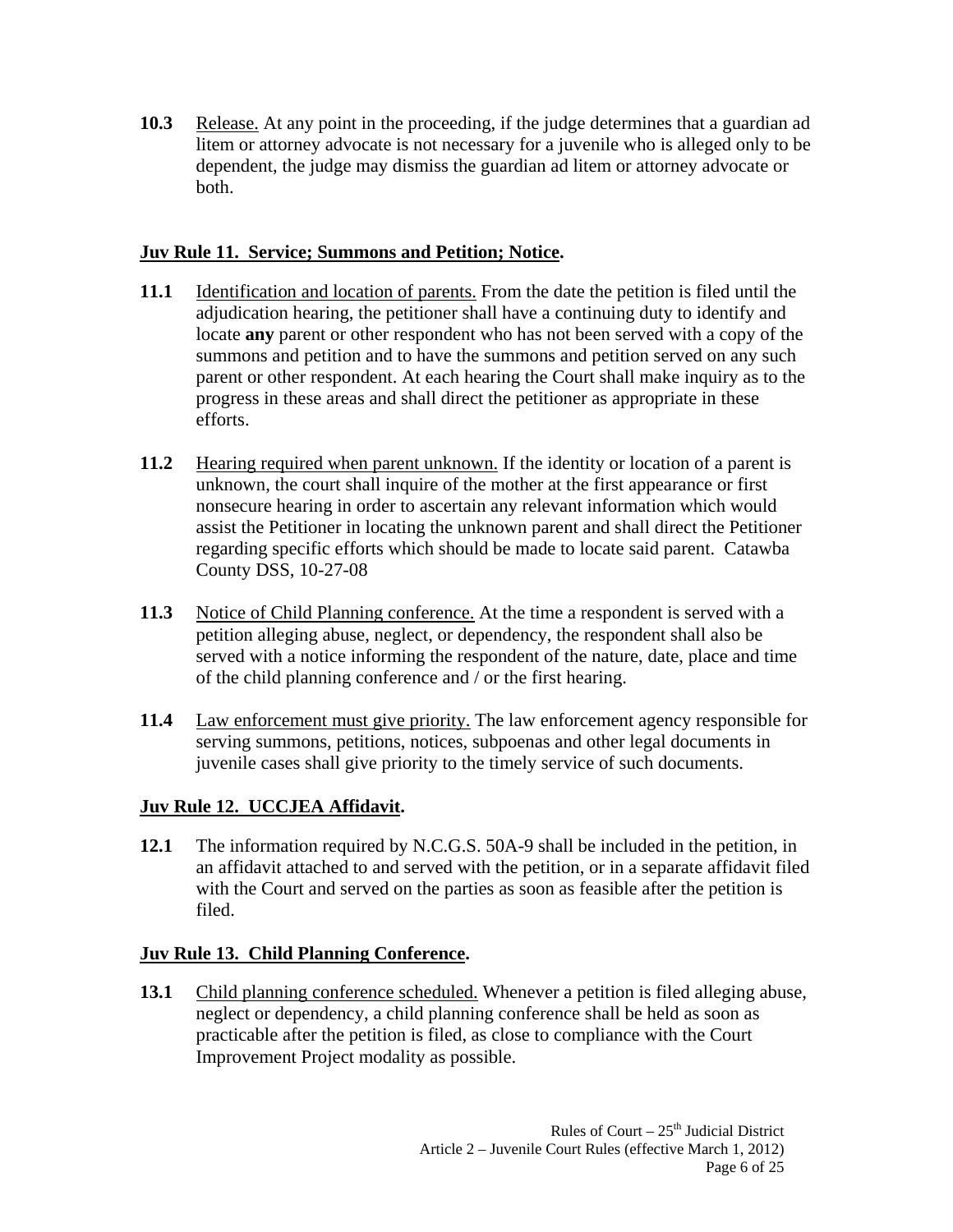- **13.2** Case coordinator to facilitate. A case coordinator shall conduct the child planning conference.
- **13.3** Duties of case coordinator at child planning conference. At the child planning conference, the case coordinator shall:
	- a) Introduce himself/herself and the parties;
	- b) Advise the parties that participation in the conference is voluntary and that a non-secure custody hearing will be held before a district court judge, if necessary;
	- c) Explain the nature of the proceeding and the purposes of the conference;
	- d) Review the adequacy of notice and service of process;
	- e) Attempt to ascertain the identity and whereabouts of any parent, guardian, or custodian of the juvenile who is not present, whether that person has been served, and what steps need to be taken to identify, locate, or serve any such person;
	- f) Hear information from the parties, aimed at determining:
		- What condition is alleged in the petition, what condition or risk precipitated the non-secure custody order, including consideration of the results of the petitioner's risk assessment,
		- Whether a condition or risk justifying non-secure custody under G.S. 7B-503 exists,
		- What efforts the petitioner has made to prevent or eliminate the need for non-secure custody,
		- The identity of possible relative placements,
		- Conditions, if satisfied, which would allow the child(ren) to be placed back with parent(s),
		- $\bullet$  Services available immediately to assist the parent(s) and/or child(ren) in addressing the conditions giving rise to the petition.
		- Encourage the parties to engage in a limited discovery of records and documents, which may be relevant to a party's case preparation. (See discovery limitations in **Juv Rule 17)**
	- g) After giving all parties an opportunity to present information and to ask brief questions of other parties, the case coordinator shall determine whether there is agreement among the parties as to the need for the juvenile to remain in non-secure custody.
	- h) Before the conclusion of the child planning conference, the case coordinator shall inform the parties that information regarding all possible relative placements shall be provided by the end of the Disposition hearing.
	- i) In addition, a list of proposed relative placements, indicating priorities for which relatives should be considered first, and provide said list to the attorney for the Petitioner to be provided to the Court at the Disposition hearing.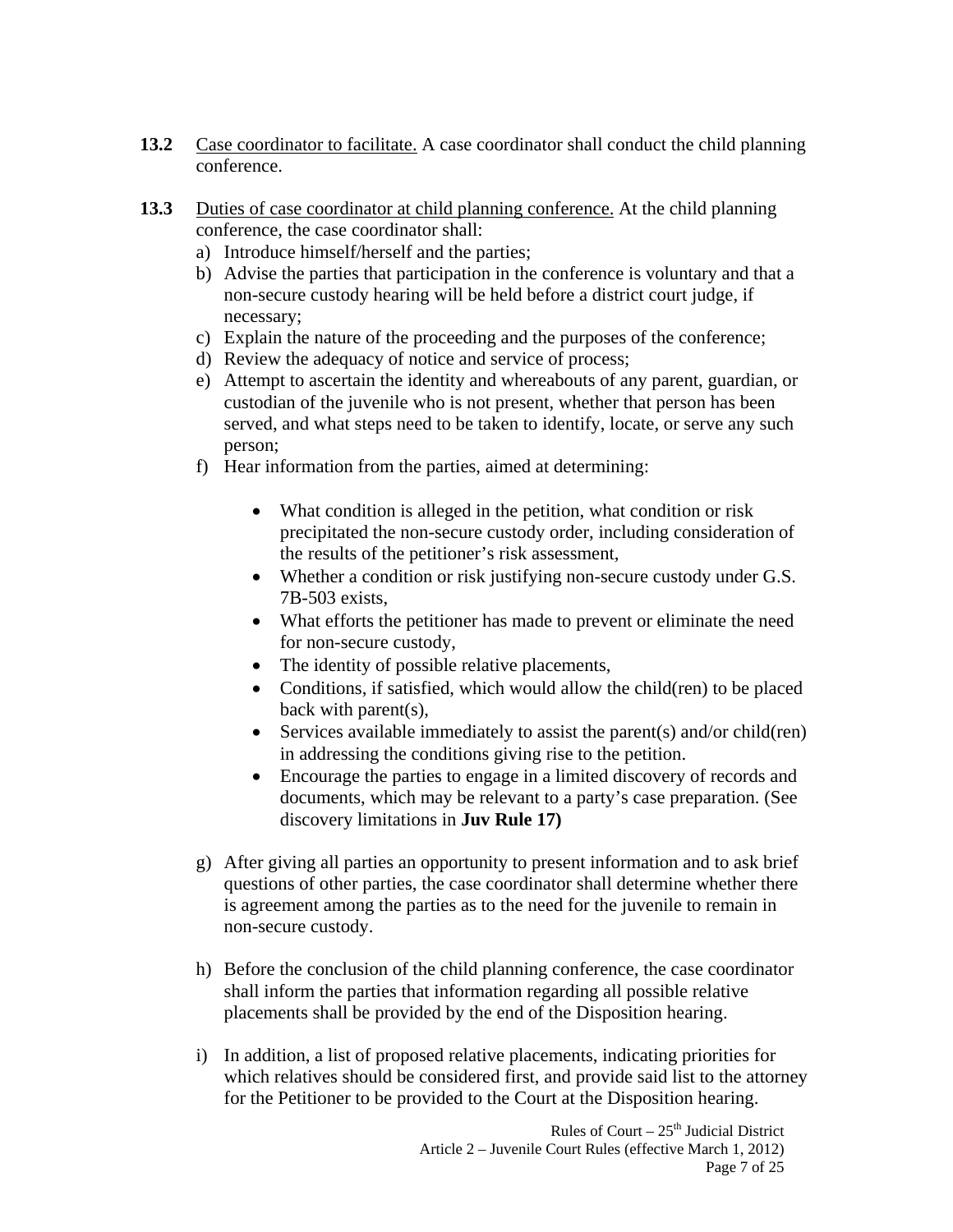- j) If all parties agree that the juvenile does not need to remain in non-secure custody, the case coordinator shall:
	- Summarize in writing, in the form of a proposed consent order releasing the juvenile from non-secure custody, the basis for the agreement, including the proposed plan for the child pending a hearing;
	- Give all parties an opportunity to review the proposed consent order and to decide whether to sign it; and
	- Sign the proposed consent order, present it as soon as possible to a district court judge, who shall determine whether to approve it as an order of the Court.
- k) If the parties do not agree that the juvenile shall be released from non-secure custody, the case coordinator shall explore the following with the parties:
	- Placement options for the juvenile, including possible relative placements and efforts to keep siblings together,
	- Efforts needed to ensure that a school-aged juvenile's school placement and attendance are not disrupted,
	- Parental visitation,
	- Sibling visitation,
	- Service needs and referrals,
	- Financial support for the juvenile,
	- Whether a court order is needed to address the juvenile's immediate needs, such as an immediate need for medical treatment or evaluation or the need to secure items belonging to the juvenile; and
	- Specific steps the parties agree to take before the non-secure custody hearing.
- l) If a judge signs a consent order releasing the juvenile from non-secure custody, the case coordinator shall explore the following with the parties:
	- Service needs and referrals, and
	- Specific steps the parties agree to take before the first hearing.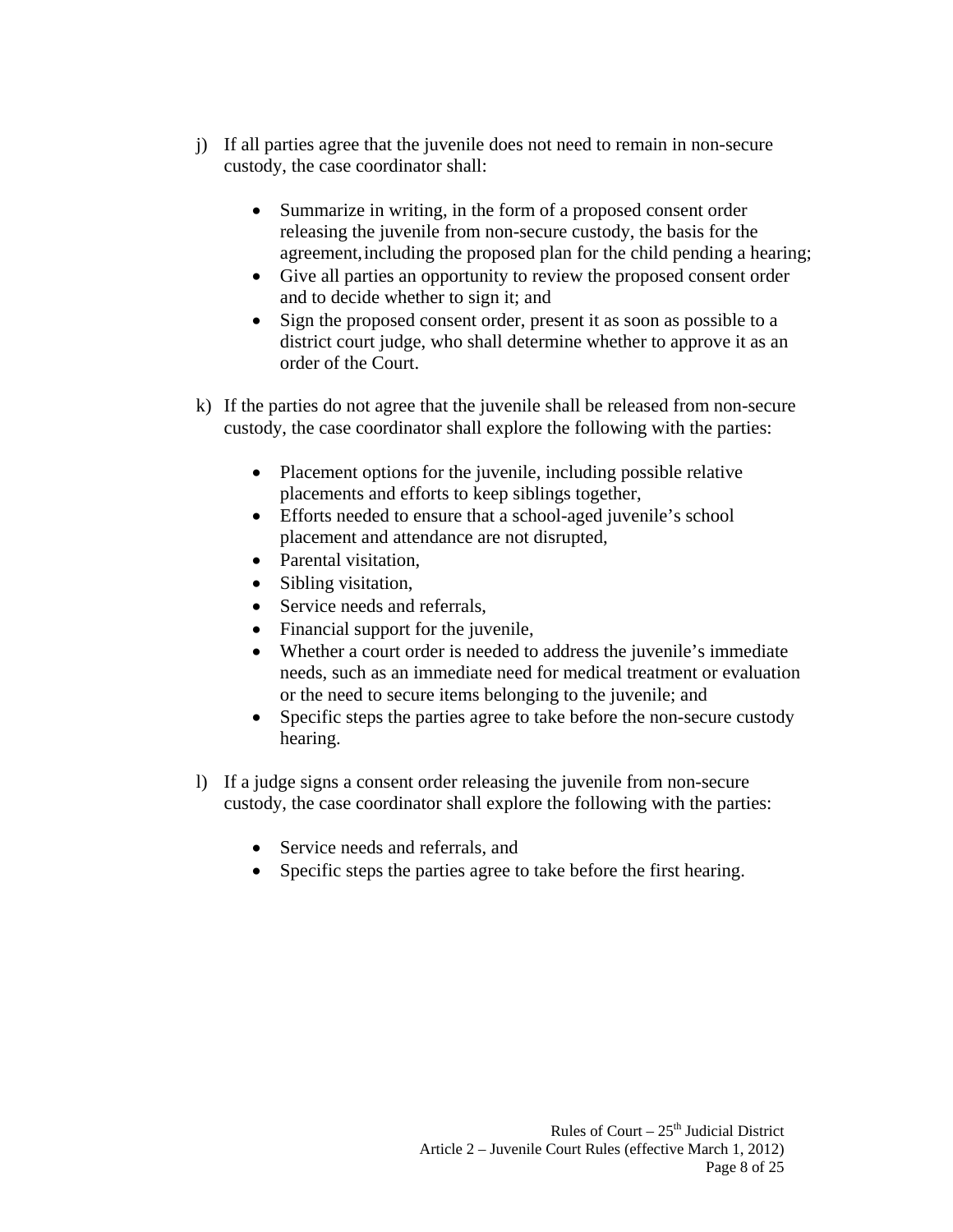- m) Before the conclusion of the child planning conference, the case coordinator shall:
	- Give all parties an opportunity to ask brief questions,
	- Set a specific date for the first hearing,
	- Explain the purpose of the hearing,
	- Prepare and ensure that all parties have a copy of any order a judge has signed or any written agreement entered as a result of the juvenile planning conference;
	- In any case in which a parent's identity or whereabouts are unknown or the paternity of the child has not been legally established, specify in writing any steps that are to be taken to identify the parent, locate the parent, or establish paternity. A hearing date should be established and, if possible, service of the motion, any necessary subpoenas and notice of such hearing should be accomplished.
- n) Although the child planning conference is designed as a preliminary information sharing session, it is not intended to be an extensive discovery session. The conference should be conducted as briefly as possible taking into account its stated objectives.

# **Juv Rule 14.**

STRICKEN – RESERVED FOR FUTURE USE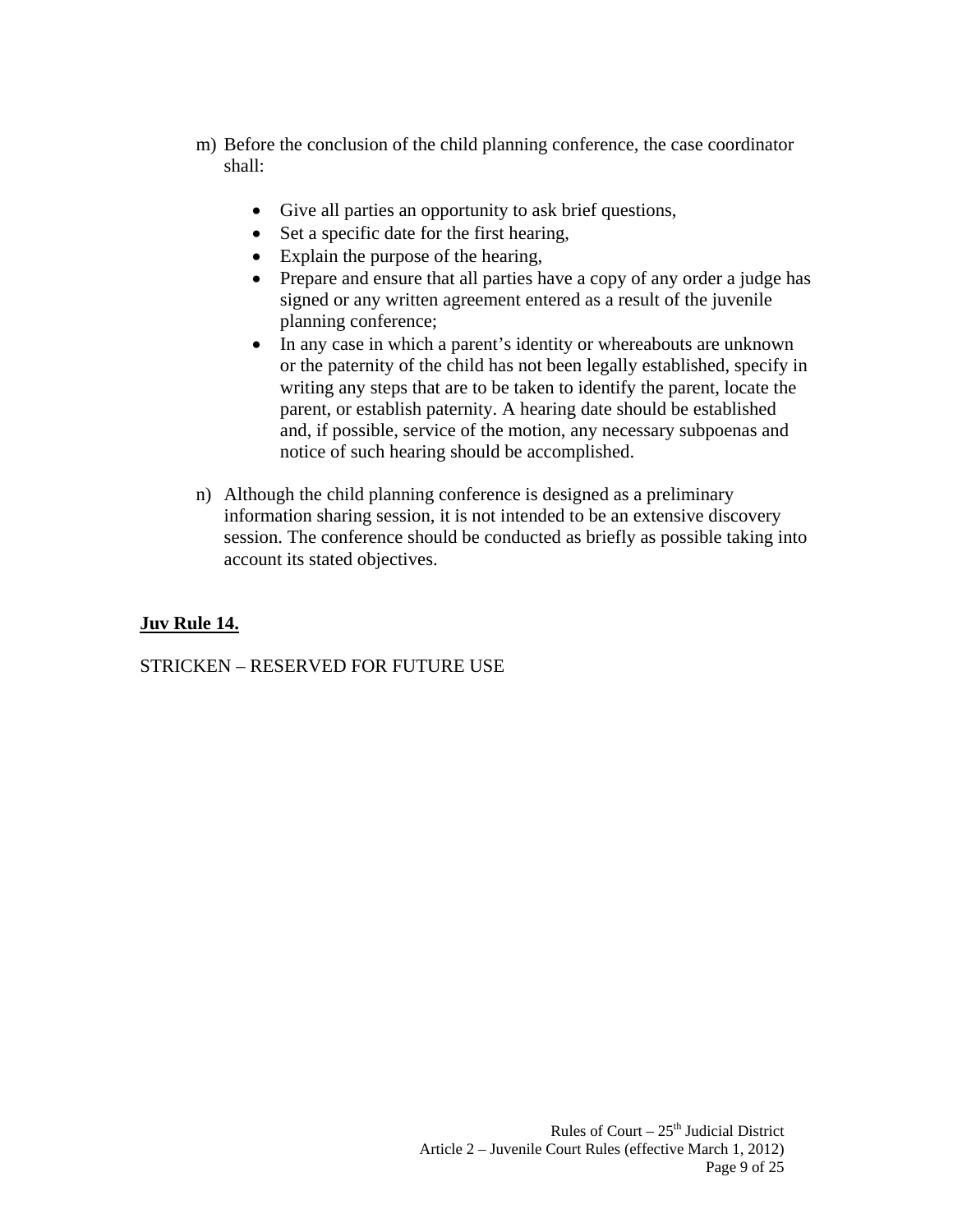#### **Juv Rule 15. Non-secure Custody Hearing.**

- **15.1** Time of hearing. If a juvenile remains in non-secure custody after a child planning conference, the non-secure custody hearing required by N.C.G.S. 7B-506 to determine the need for continued non-secure custody shall be held **within seven (7) calendar days** after the juvenile was taken into non-secure custody unless the non-secure custody was issued without judicial approval, then, in such event, the hearing shall occur at the next session of district court in the county where the matter is pending.
- **15.2** Judge to preside. Non-secure custody hearings shall be held before a district court judge.
- **15.3** Duties at non-secure. At a non-secure custody hearing, the judge shall:
	- a) Review the nature of the proceeding and the purposes of the hearing;
	- b) Address any issues relating to adequacy of notice and service of process;
	- c) Follow up on any pending issue regarding the identity or whereabouts of any parent, guardian, or custodian of the juvenile;
	- d) If necessary, hear sworn testimony and/or receive evidence from the parties aimed at determining:
		- Whether a condition or risk justifying continued non-secure custody exists under N.C.G.S. 7B-503,
		- What efforts the petitioner has made to eliminate the need for nonsecure custody,
		- What other steps the parties have taken since the day-one conference;
	- e) Encourage the parties to engage in a limited discovery of records and documents, which may be relevant to a party's case preparation. (See discovery limitations in **Juv Rule 17.**)
	- f) After giving all parties an opportunity to present their case, the judge shall make appropriate findings of fact and conclusions of law, indicating:
		- Whether there is a reasonable factual basis to believe:
		- That the matters alleged in the petition are true,
		- That continued non-secure custody is supported by one or more of the criteria set forth in N.C.G.S. 7B-703, and
		- That there is no other reasonable means available to protect the juvenile;
		- Whether the petitioner has presented clear and convincing evidence that no less intrusive alternative will suffice to protect the juvenile; and
		- Whether the petitioner has made reasonable efforts to eliminate the need for the juvenile's placement.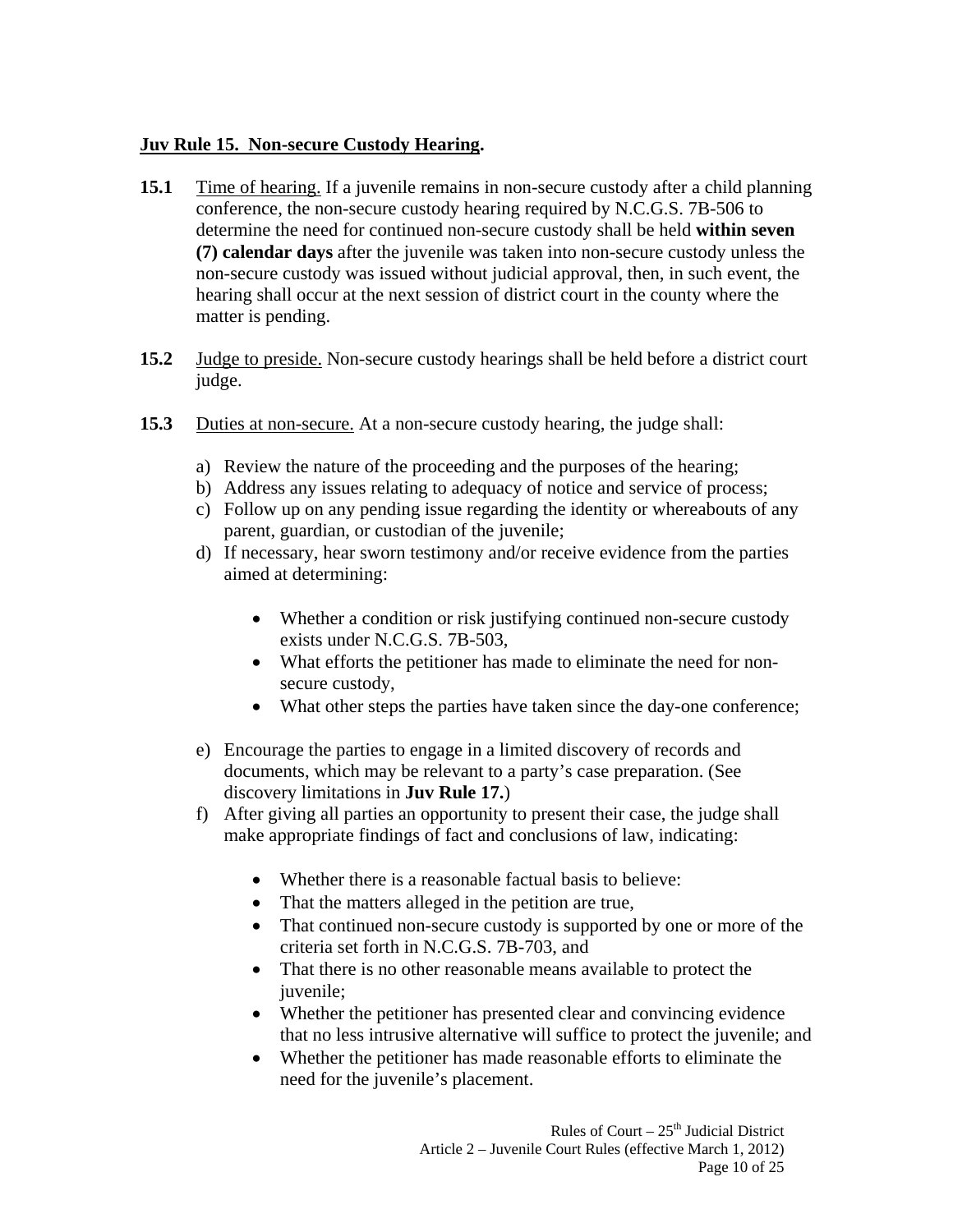- **15.4** Duties when non-secure continued. If the judge finds that continued non-secure custody is necessary, the judge shall review or explore with the parties the following:
	- a) The appropriateness of the juvenile's placement and other placement options, including possible relative placements and efforts to place or keep siblings together,
	- b) Any efforts needed to ensure that a school-aged juvenile's school placement and attendance are not disrupted,
	- c) Parental visitation,
	- d) Sibling visitation,
	- e) Service needs and referrals,
	- f) Financial support for the juvenile,
	- g) Whether additional orders are needed to address the juvenile's immediate needs, such as an immediate need for medical treatment or evaluation or the juveniles need to secure any personal items; and
	- h) Specific steps to be taken by the parties before the next hearing.
- **15.5** Duties when non-secure discontinued. If the judge finds that continued non-secure custody is not warranted, the judge shall explore with the parties the following:
	- a) service needs and referrals, and
	- b) specific steps to be taken by the parties before the next hearing.
- **15.6** Further duties at non-secure hearing. Before the conclusion of the non-secure custody hearing, the judge shall:
	- a) set specific dates for a pretrial conference and the adjudicatory hearing or, for good cause, another non-secure custody hearing,
	- b) explain the purpose of the pretrial conference, if applicable, and of the next hearing,
	- c) orders resulting from non-secure hearings shall be prepared by the Petitioner. Such orders need not to be distributed to all parties for approval prior to signature and filing,
	- d) in any case in which a parent's identity or whereabouts are unknown or the paternity of the child has not been legally established, specify in the order any steps that are to be taken to identify the parent, locate the parent, or establish paternity,
	- e) ensure that all documents introduced for consideration at the hearing become a part of the court file, and
	- f) identify efforts made by DSS and determine whether those efforts were reasonable.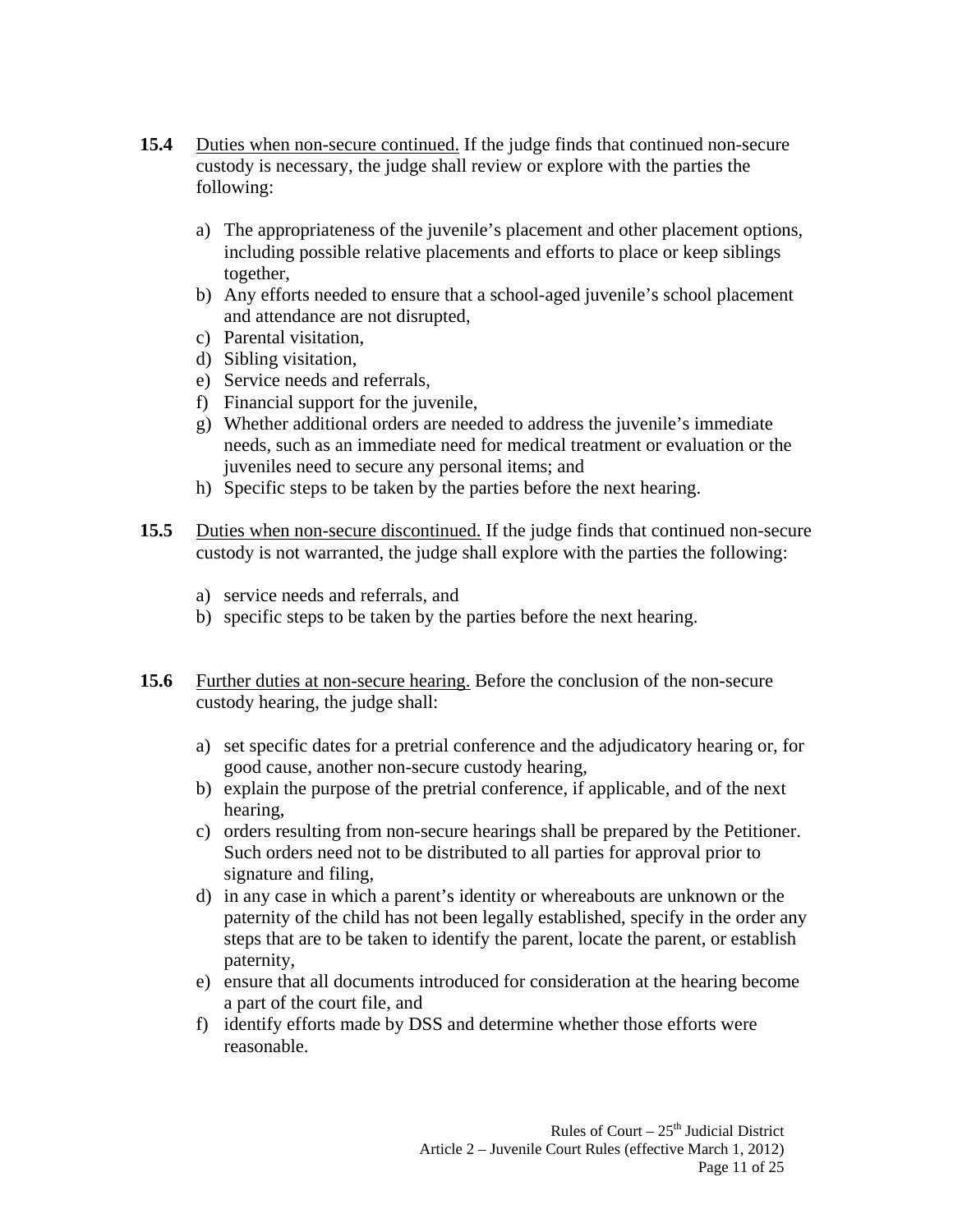- **15.7** Second Nonsecure Custody Hearings: If any party requests a second nonsecure custody hearing pursuant to NC General Statute 7B-506(e), the Court, at that hearing, shall consider only evidence of changed circumstances since the first nonsecure hearing.
- **15.8** Request for additional non-secure hearing. If an additional non-secure custody hearing is not scheduled pursuant to **Juv Rule 15 g)** above, any party may request an additional non-secure custody hearing by filing a written request with the clerk, who shall calendar the hearing. The requesting party shall provide at least five days notice of the hearing to all other parties.
- **15.9** Stipulations at non-secure. At a non-secure custody hearing, the judge may accept stipulations and approve consent orders relating to continued non-secure custody, subject to the provisions of **Juv Rule 16**.

# **Juv Rule 16. Stipulations Before Judge.**

- **16.1** Must be knowing, voluntary. Before accepting a stipulation to findings, conclusions, or provisions of an order, the judge, in open court, shall determine that the stipulating parties understand the content and consequences of the stipulation and that they voluntarily consent to the stipulation. The Court shall, if necessary, make inquiry to determine that the stipulation is voluntary and knowing. The Court's findings shall be set forth on the record.
- **16.2** Court not bound. The Court shall not be bound by any stipulation in which:
	- a) fewer than all of the parties who have appeared, including the guardian ad litem, have agreed, or
	- b) if the Court finds that such stipulation is not supported by the facts in the case or that such stipulation is not in the best interests of the children in the case.

#### **Juv Rule 17. Discovery.**

- **17.1** Matters not discoverable. Unless specifically allowed by statute or court order the following matters are not discoverable:
	- a) Privileged communications;
	- b) Identity of reporter of instances of abuse, neglect or dependency;
	- c) Work product of attorneys;
	- d) Notes, dictation of DSS social workers and GAL ; and
	- e) Information in DSS file relating to collateral parties.
- **17.2** Initial disclosures required. At the pretrial conference for all adjudicatory hearings, all parties shall provide a witness list including witnesses to be called at trial, as well as a list of any exhibits to be introduced at trial. If available at the time of said conference, each party shall provide a copy of said exhibits. If the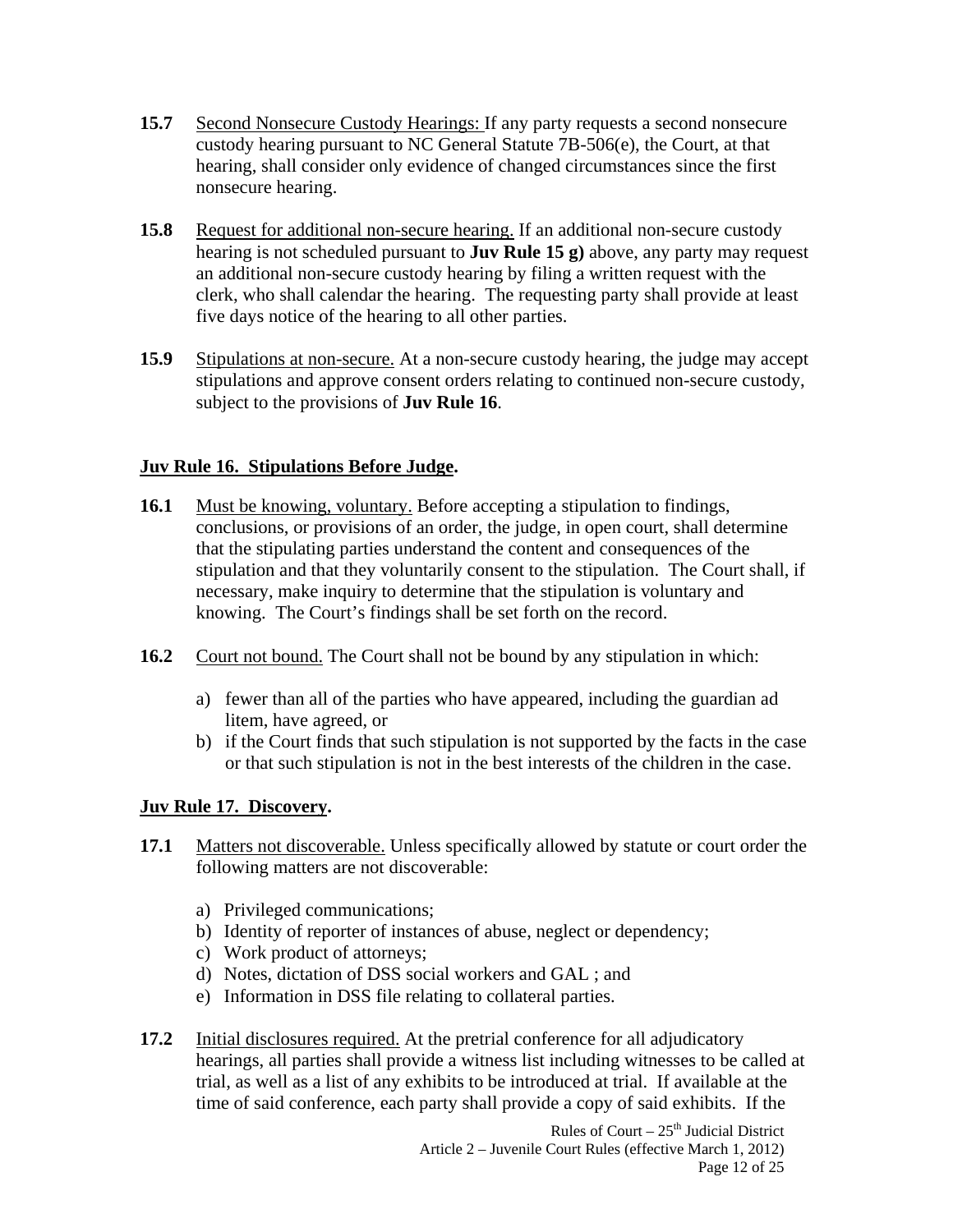information is known, any contested allegations shall be be identified. Failure to provide witness information and exhibits not available at the time of the pretrial conference shall not prevent their use at trial.

- a) If any potential attorney conflicts or request for guardians ad litem exists, and is known at any conference prior to adjudication, they shall be submitted in writing to the Clerk of Court to request an assignment change.
- **17.3** Compelling discovery. Any party may request discovery in addition to that required in Rule 17.2 above. However, any party requesting additional discovery shall first file a written answer to the petition identifying which allegations in the petition are contested.
- **17.4** Means of discovery. In general, all means of discovery permitted by the Rules of Civil Procedure shall be available. However, in order to coordinate the completion of discovery and to avoid unnecessary delay, all such discovery shall be conducted with Court guidance as to expedited timelines for its completion. Further, all requests for discovery should be made in writing outlining the specific information requested. If the request is made more than twenty-one (21) days after the filing of the petition, the party from whom the information is requested shall provide the information **within seven (7) business days** or provide within such time written notification of the reason such information cannot or should not be provided.
- **17.5** Sanctions. The Court may take any action on motions to compel authorized by N.C.G.S. 1A-1, Rule 37.
- **17.6** Restricting discovery. Upon written motion, hearing and a finding of good cause, the Court may at any time order that discovery be denied, restricted or deferred. The Court may also enter such orders as may be necessary to prohibit a party, attorney or agency from divulging information to a juvenile, a juvenile's parent(s)/guardian(s)/custodian(s) or to a particular party where appropriate.

#### **Juv Rule 18. Pre-Adjudication Conference : Petitions and TPR's.**

- **18.1** Scheduling. A pre-adjudication conference shall be held **within thirty (30) days** of the filing of a Petition alleging abuse, neglect and/or dependency unless the judge determines that it is unnecessary or, for good cause, orders that it be held at a later time.
- **18.2** Parties must attend. All parties and their attorneys shall attend the preadjudication conference except that either the GAL, GAL staff or the Attorney Advocate shall attend. Sanctions may be imposed by the Court upon a party or attorney for failure to attend.

Rules of Court  $-25<sup>th</sup>$  Judicial District Article 2 – Juvenile Court Rules (effective March 1, 2012) Page 13 of 25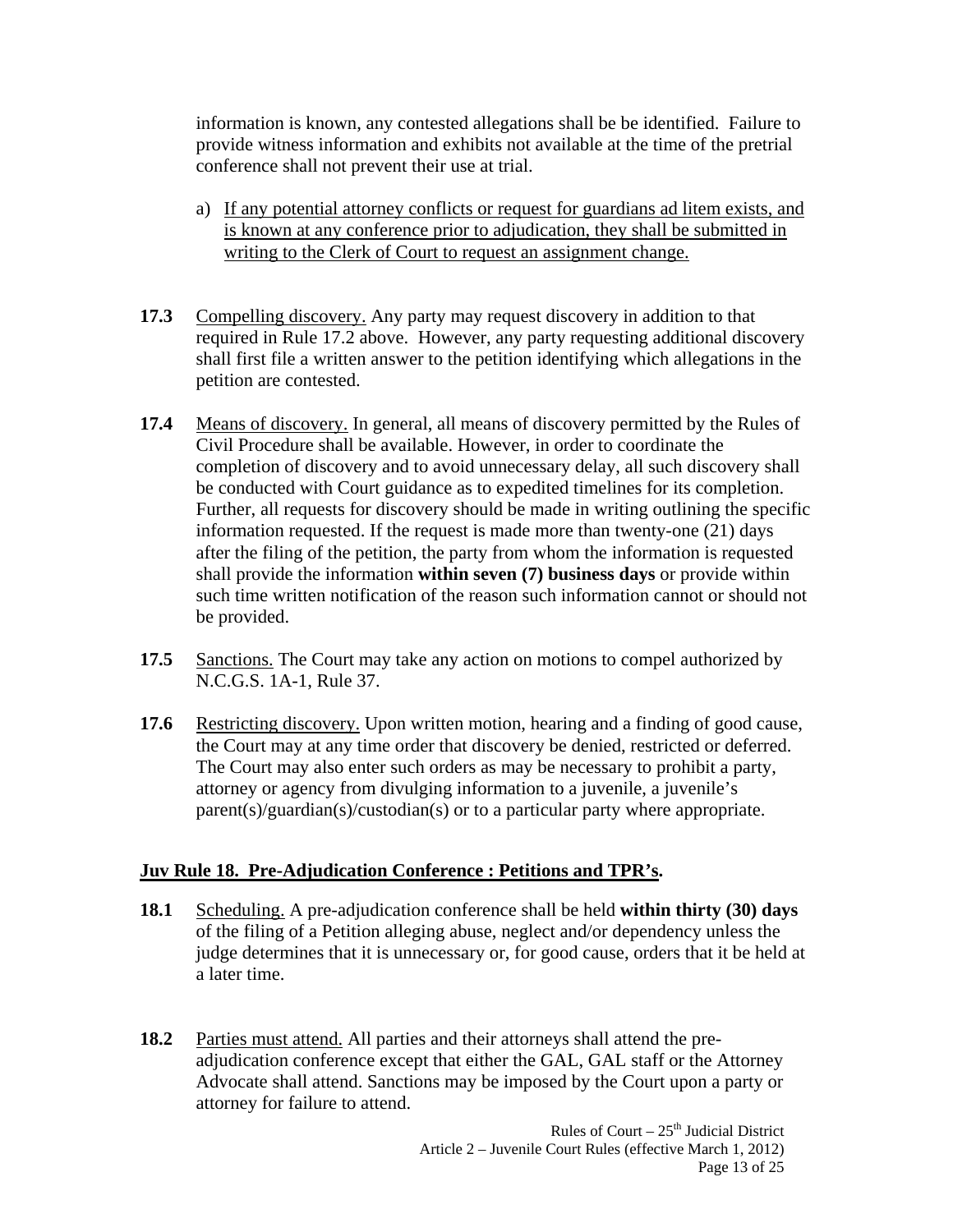- **18.3** Purpose of conference. The purposes of the conference shall be to explore the possibility of settlement, to narrow the issues as much as possible, and to stipulate to the introduction of evidence and to facts that are not in dispute.
- **18.4** Lists, exhibits to be provided. At or before the conference, each party shall provide to all other parties a written list of prospective witnesses and exhibits and copies of all available listed exhibits intended for use at the adjudication hearing. Any listed exhibit that is not available for distribution at or before the preadjudication conference shall be distributed as soon as it is available.
- **18.5** Managing pre-trials. At the pre-adjudication conference, the judge or case coordinator shall assist the parties in:
	- a) Sharing witness lists, exhibit lists, and exhibits,
	- b) Defining the issues,
	- c) Estimating the time necessary to hear the matter,
	- d) Establishing a time schedule for the case on the hearing date,
	- e) Identifying matters that can be stipulated and making stipulations, and
	- f) Considering any proposed consent order.
- **18.6** Memo or order to be prepared, distributed. If the parties reach stipulations or a consent to adjudication at the pretrial conference, their agreement shall be reduced to writing in the form of a Memorandum of Judgment, signed by all parties present, and introduced by the attorney for the Petitioner at the adjudication hearing.
- **18.7** Unidentified or unlocated parents. If a parent's identity or whereabouts remain unknown or the paternity of the child has not been legally established, the order or memorandum shall specify any steps that are to be taken to identify the parent, locate the parent, or establish paternity.
- **18.8** Judge to sign order, memo. Any agreed upon order or memorandum shall be presented to the judge at or before the adjudicatory hearing for approval and adoption by the court. Upon following the procedures set forth in **Juv Rule 16**, the order or memorandum, if approved and adopted shall be filed.

#### **Juv Rule 19. Adjudication of Petitions (Abuse, Neglect and Dependency)**

**19.1** When adjudication hearing scheduled. The adjudication hearing for petitions alleging abuse, neglect and or dependency shall be held **within forty (40) days**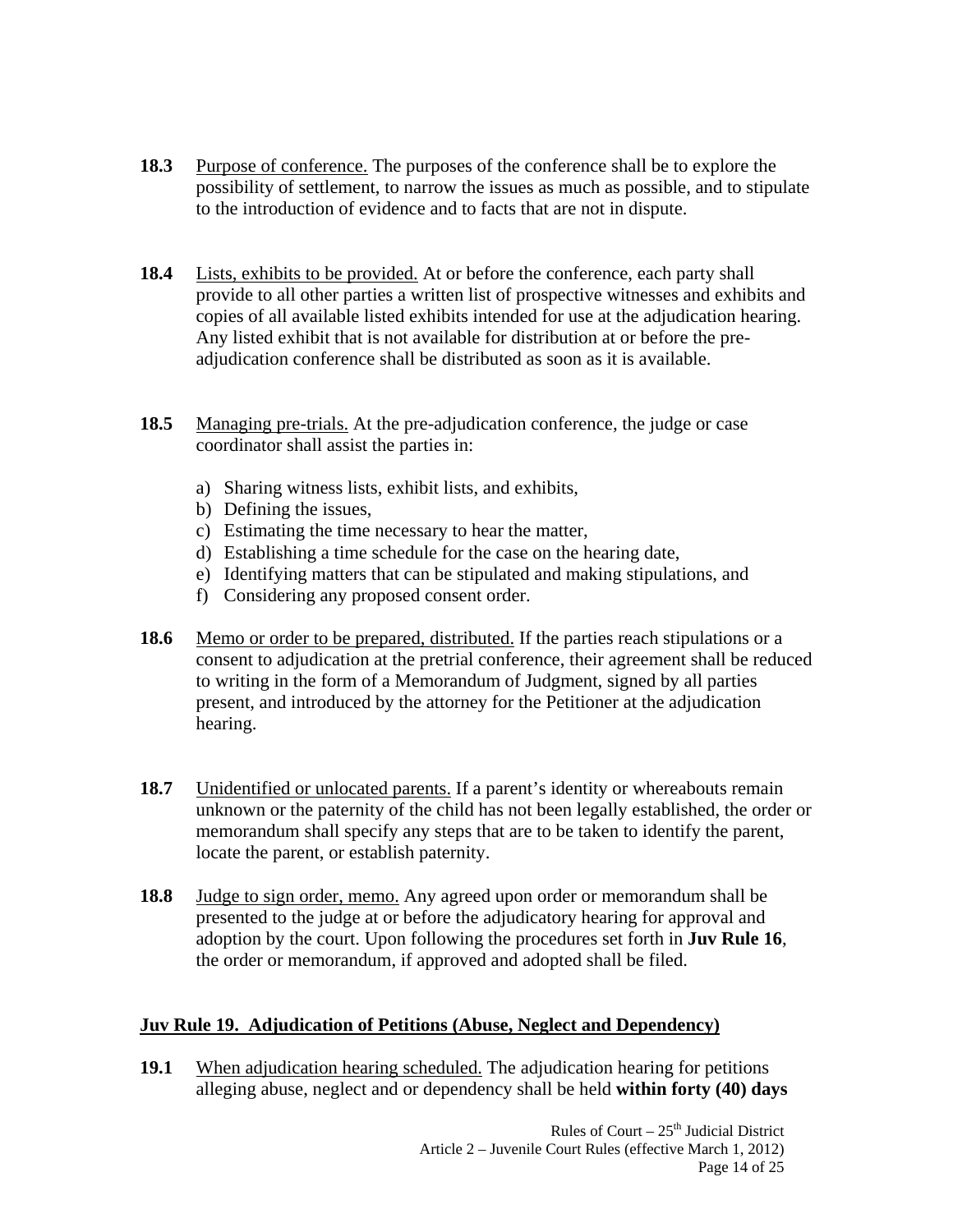from the filing of the petition, unless the Court, for good cause, orders that it be held at a later time.

- **19.2** Copies of orders, memos distributed. Following each adjudication hearing, the party preparing the order shall circulate to attorneys for all represented parties a copy of the proposed order and shall allow at least five full business days for comments and requested revisions before submitting to the judge for signature.
- **19.3** Attendance mandatory. Parties **must attend** the Adjudication hearing whether or not stipulations are agreed upon about some or all issues at the pre-adjudication conference unless the judge attended the conference and had an opportunity to address the parties at that time.

# **Juv Rule 20. Adjudication of Motions and Petitions to Terminate Parental Rights.** STRICKEN – RESERVED FOR FUTURE USE

#### **Juv Rule 21. Disposition Reports (Abuse, Neglect and Dependency Petitions).**

- **21.1** Contents of dispositional, review reports. In each case, DSS shall prepare a disposition report that include at least the following:
	- a) A description of the placement plan for the child and how that plan is appropriate to the child's needs;
	- b) A description of the plan of services for the child and the child's family, and how that plan is appropriate to meet the child's needs;
	- c) A statement of changes in parental behavior that are needed to correct the conditions that led to the abuse, neglect, or dependency, and the actions the parents must take;
	- d) If there is a recommendation that the child be removed from the home, a statement of the efforts by DSS to prevent the need for placing the child outside the home;
	- e) A description of the efforts by DSS to reunify the family, including services that have been offered, provided, or rejected;
	- f) A statement of why the child cannot be protected from the identified problems while remaining in the home;
	- g) The identity of all relatives and friends who have been contacted about providing a placement for the child, and a description of the nature and results of those contacts;
	- h) A suggested visitation plan for the child;
	- i) A statement of the child's special needs and how they may be met;
	- j) The identity and location of the child's siblings, and a statement of steps required to maintain contact between the siblings and reunify the family;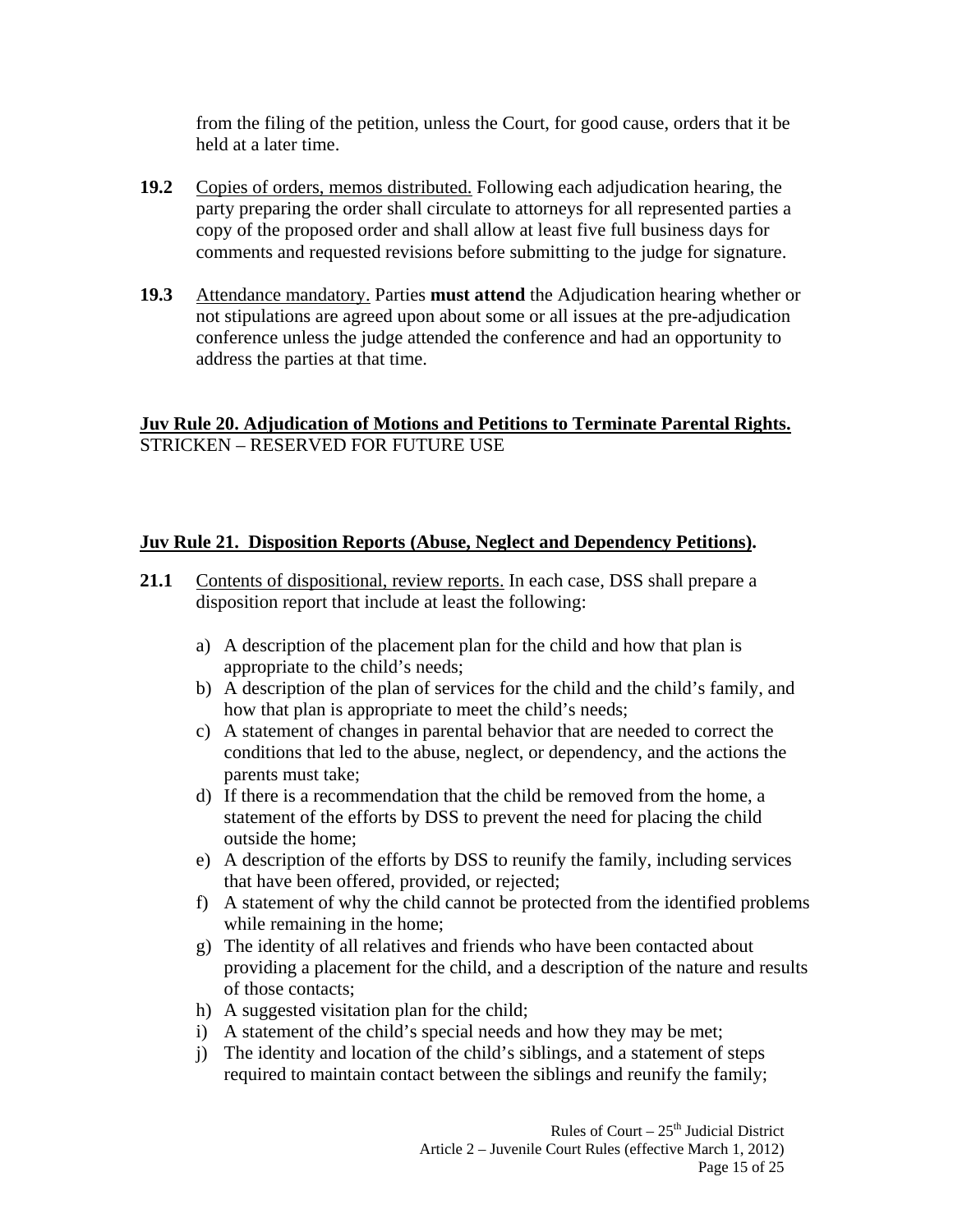- k) If applicable, a description of the child's school or day-care situation and any proposed changes related to it; and
- l) The status of any treatment previously ordered.
- **21.2** GAL reports. The guardian ad litem for the child shall prepare a disposition report to assist the Court in reaching a disposition that will best serve the child's needs.
- **21.3** When reports provided. All parties with written disposition reports shall provide copies of their reports to all other parties and their counsel at the regularly scheduled pretrial conference. Every effort should be made to include all attachments to said reports at the pretrial conference. Necessary changes and additions to said reports following the pretrial conference shall be made in the form of an addendum to the report. Failure of a party to submit their report at least seven days prior to the scheduled hearing shall be grounds for a continuance if requested by any other party.
- **21.4** Reports considered after adjudication. Disposition reports shall not be submitted to or considered by the Court until the adjudication is completed or the parties have settled all adjudication issues.
- **21.5** Respondent reports. Respondent parents or their attorneys are encouraged to submit written reports setting forth information regarding the matters listed in **Juv Rule 21 a)** above. Attorneys submitting reports shall also provide said reports at the pretrial conference as listed in **Juv Rule 21.3** above.

#### **Juv Rule 22. Pre-disposition Conference.**

- **22.1** Predisposition conference to be held. A pre-disposition conference shall be held immediately following the pre-adjudication conference. If disposition occurs on a date after the adjudication, a pre-disposition conference shall be held no more than two weeks before the dispositional hearing.
- **22.2** Attendance mandatory. All parties and their attorneys shall attend the predisposition conference.
- **22.3** Purpose. The purposes of the conference shall be to explore the possibility of settlement, to narrow the issues as much as possible, and to stipulate to evidence and facts or provisions of the dispositional order that are not in dispute.
- **22.4** Case coordinator to facilitate. At the pre-disposition conference, the case coordinator shall assist the parties in:
	- a) Sharing witness lists, exhibit lists, and exhibits,
	- b) Defining the issues,
	- c) Estimating the time necessary to hear the matter,
	- d) Establishing the time schedule for the case on the hearing date,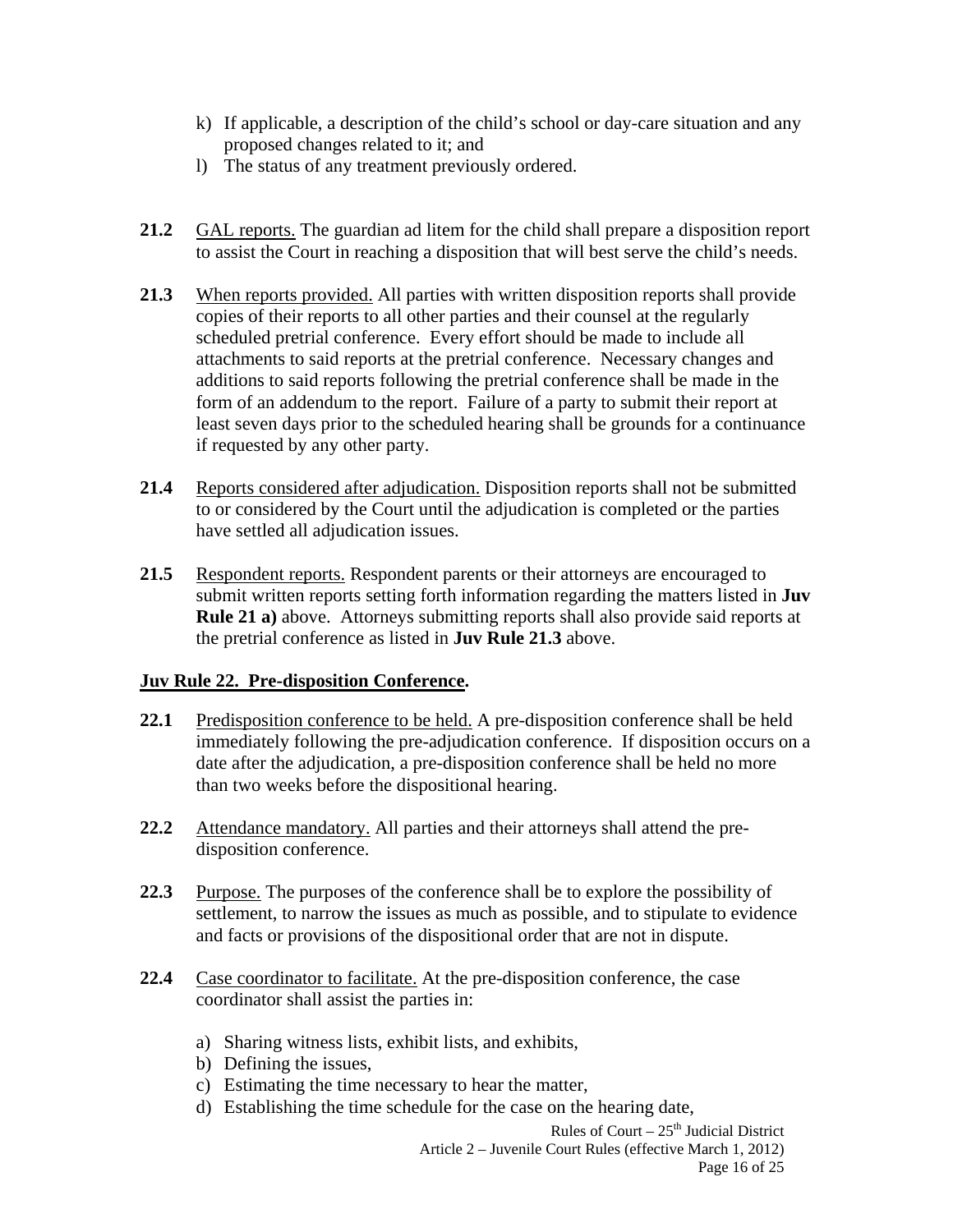- e) Identifying matters that can be stipulated and making stipulations, and
- f) Considering any proposed consent order.
- **22.5** Memo, order to be prepared. At the conclusion of the pre-disposition conference, the Petitioner shall prepare an order or memo reflecting the outcome of the conference and ensure that each party is provided a copy of the proposed order.

#### **Juv Rule 23. Services from Other Public Agencies; Mental Health Assessments.**

- **23.1** Notice to be given. Any time after adjudication, if it appears that the best interest of the juvenile may require, or that a party is recommending, that the juvenile receive services from a public agency, the Court may direct the clerk or a party to serve the director or other appropriate representative of the agency with a notice of the dispositional hearing or a subsequent hearing and of the issues to be addressed that involve that agency. If the notice is served on a county agency, it also shall be served on the county attorney.
- **23.2** Evidentiary hearing. At the dispositional or subsequent hearing for which the agency has been served with notice, the Court may hear evidence and enter orders relating to the level and type of services that the agency can and should provide to meet the juvenile's needs.
- **23.3** Mental health assessments. When it appears that good cause exists to require a parent or other respondent to undergo some type of mental health assessment, in most cases, the Dispositional Order should direct that the parent or other respondent undergo a preliminary assessment by a mental health professional or agency designated by DSS. The preliminary assessment should designate the particular area of further assessments or evaluations, which are, appropriate for the individual to identify that individual's treatment needs. If an evaluation, assessment or other analysis is needed to address a particular concern, such as "parenting capabilities", the Order should specify the area of particular concern. The mental health professional or agency may then limit its inquiry to the specified area.

# **Juv Rule 24. Disposition (Abuse, Neglect and Dependency Petitions).**

- **24.1** Time hearing scheduled. The dispositional hearing shall be held immediately following the adjudication, if possible, but **no later than thirty (30) days thereafter**.
- **24.2** Setting review date. If the juvenile remains out of the home at the conclusion of the dispositional hearing, the judge shall specify in the order a specific time for a review hearing.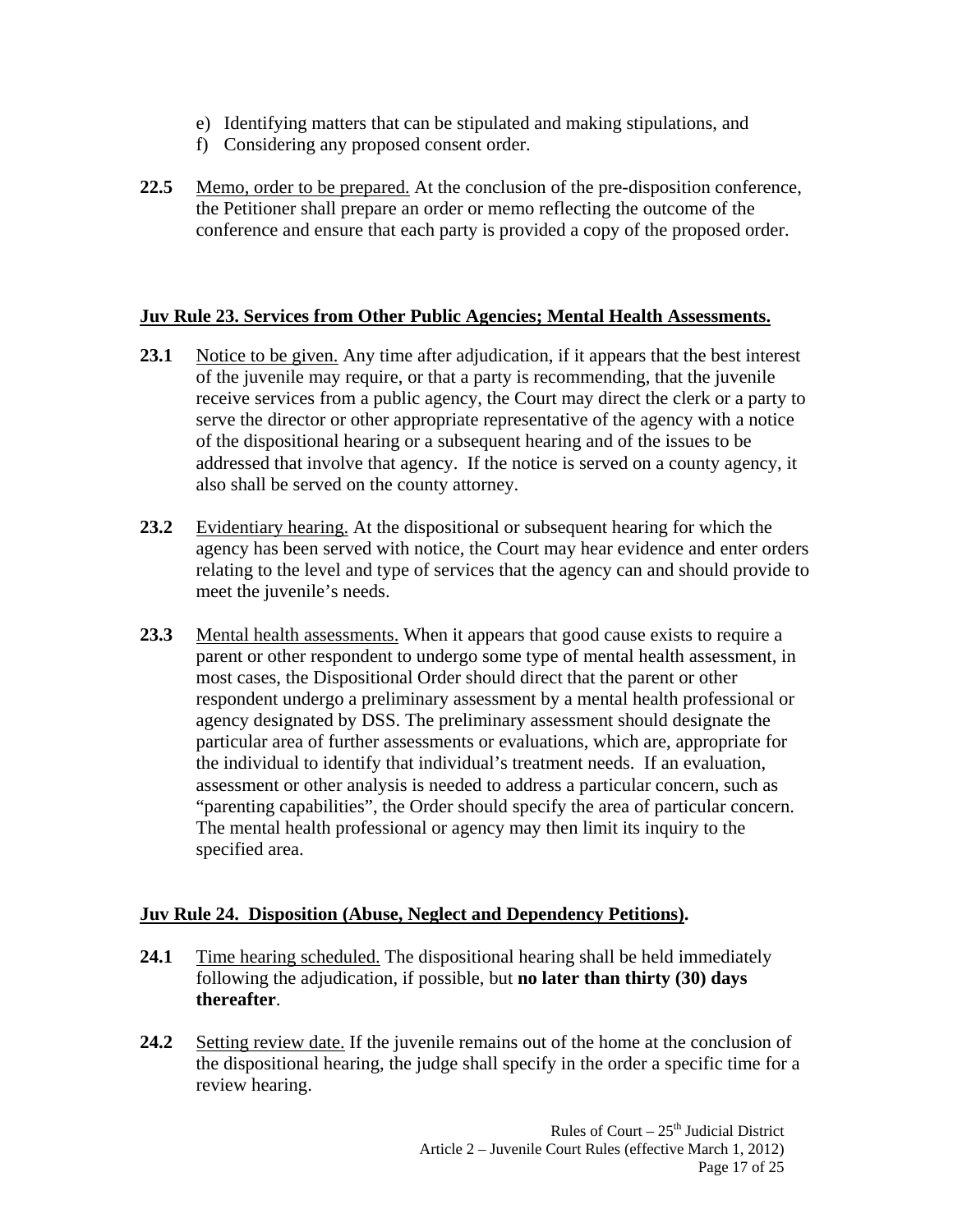- **24.3** Sending information to other agencies. At the conclusion of the dispositional hearing, the judge shall determine whether any person or agency not present or represented at the dispositional hearing needs information about the disposition in order to help meet the child's needs. The judge may order that either a copy of the dispositional order or a summary of appropriate portions of the order be provided to any such person or agency. The Court also may order the parties to share specified types of information on an ongoing basis with designated persons or agencies.
- **24.4** Each party provided copy of order. Following each dispositional hearing, the party preparing the order shall circulate to attorneys for all represented parties a copy of the proposed order and shall allow at least five full business days for comments and requested revisions before submitting to the judge for signature.
- **24.5** Unknown or unlocated parent. If a parent's identity or whereabouts remain unknown or the paternity of the child has not been legally established, the judge shall specify in the order any steps that are to be taken to identify the parent, locate the parent, or establish paternity.
- **24.6** Relative Placements Considered. At the initial disposition hearing, the Court shall review the list of relative placements developed by the parties at the Child Planning Conference and shall inquire of the parties of any additional relatives that the parties wish to be considered.
	- a) The Department of Social Services shall report on any efforts made thus far to assess said relatives.
	- b) The initial disposition order shall specify that, absent extraordinary circumstances, no relative placements not identified at or before the initial disposition hearing shall be considered for the minor child/children, provided that any parent who makes his/her first appearance after the initial disposition shall be advised to provide all potential relative placements within seven days of his/her first appearance.
	- c) Extraordinary circumstance may include circumstances where no appropriate permanent home for the minor child has other wise been located.
	- d) Any consideration of relative placements proposed after the initial disposition shall be made with due consideration of the relationships and bonds the child/children have formed in the interim.
	- e) Nothing in this rule shall preclude the Department, or the Court from exploring possible permanent placements, whether relative or otherwise, for children for whom no possible permanent placement has yet been identified.

# **Juv Rule 25. Review Hearings.**

**25.1** First review date set. When a juvenile remains out of the home following the initial dispositional hearing, a review hearing shall be held at a time the judge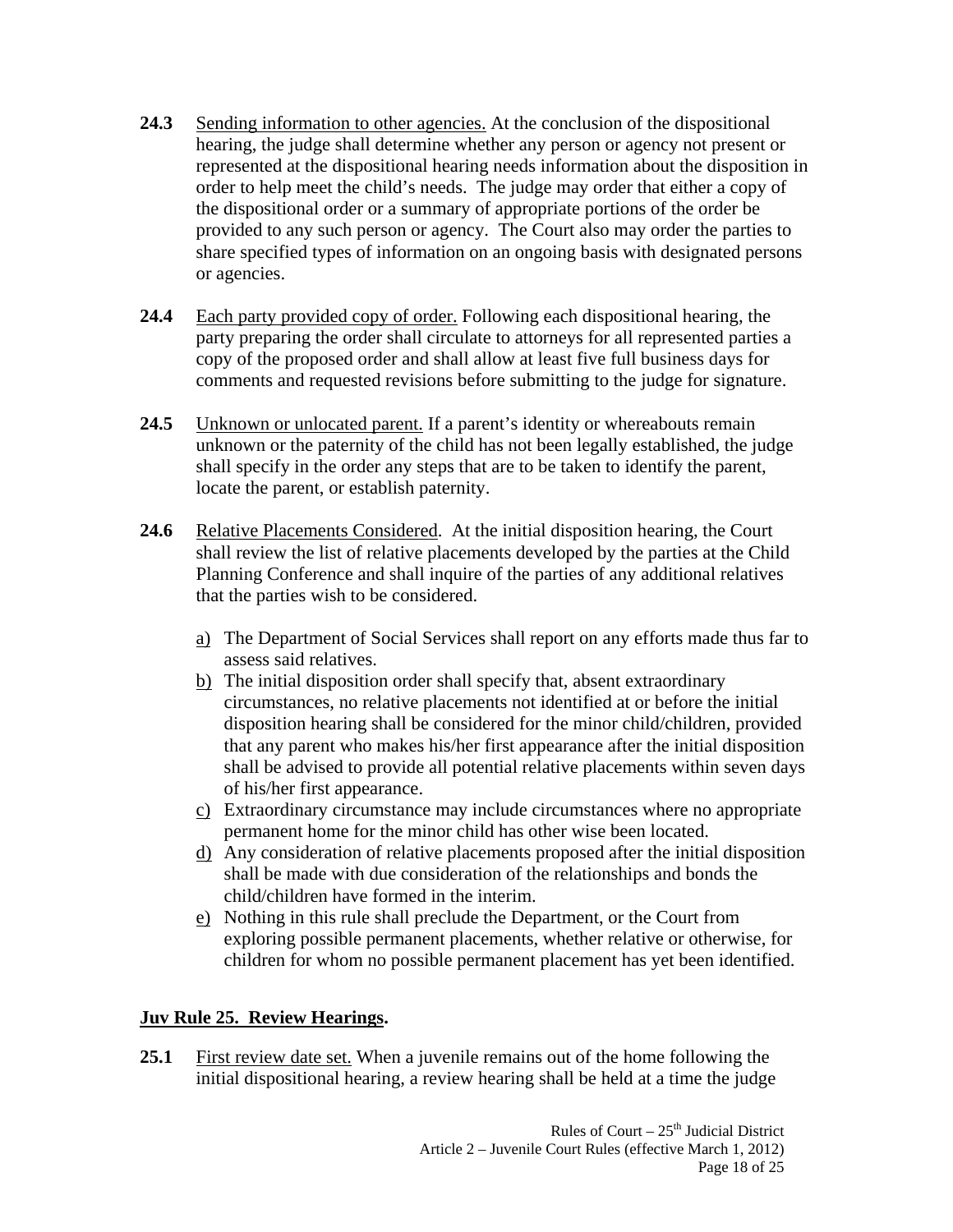designates in the dispositional order, but in no event more than **ninety (90) days** from the date of the dispositional hearing.

- **25.2** Second review; permanency planning. When a juvenile remains out of the home following the first review hearing, the judge shall determine and specify in the review hearing order an appropriate date for the next review hearing. In no event shall the second review hearing be held more than **six (6) months** from the date of the first review hearing. A goal of the second review hearing shall be to develop a **permanent plan** for the juvenile.
- **25.3** Subsequent reviews; permanency planning. As long as the juvenile remains out of the home, subsequent review hearings shall be held at times the judge finds appropriate, but in no event more than **six (6) months** from the date of the previous review hearing, unless the judge orders otherwise pursuant to G.S. 7B-906. A goal of each review hearing shall be to develop a **permanent plan** for the juvenile. In no event shall a **permanency planning hearing** be held **more than 365 days** from the date of the filing of the petition.
- **25.4** Permanency planning set when no further reunification efforts. At any hearing when the Court finds that reasonable efforts to prevent or eliminate the need for placement *are not required or shall cease,* the **permanency planning hearing** must be held **within thirty (30) calendar days** of the hearing.
- **25.5** Post-TPR reviews. A post TPR review hearing shall be held **no more than six (6) months** from the time of the TPR adjudication.
- **25.6** Reports due. All parties with written disposition reports shall provide copies of their reports to all other parties and their counsel at the regularly scheduled pretrial conference. Every effort should be made to include all attachments to said reports at the pretrial conference. Necessary changes and additions to said reports following the pretrial conference shall be made in the form of an addendum to the report. Failure of a party to submit their report at least seven days prior to the scheduled hearing shall be grounds for a continuance if requested by any other party.
- 25.7 Unknown or unlocated parent. If a parent's identity or whereabouts remain unknown or the paternity of the child has not been legally established, the judge shall specify in the review hearing order any steps that are to be taken to identify the parent, locate the parent, or establish paternity.
- **25.8** Each party provided a copy of the order. Following each review hearing, the party preparing the order shall circulate to attorneys for all represented parties a copy of the proposed order and shall allow at least five full business days for comments and requested revisions before submitting to the judge for signature.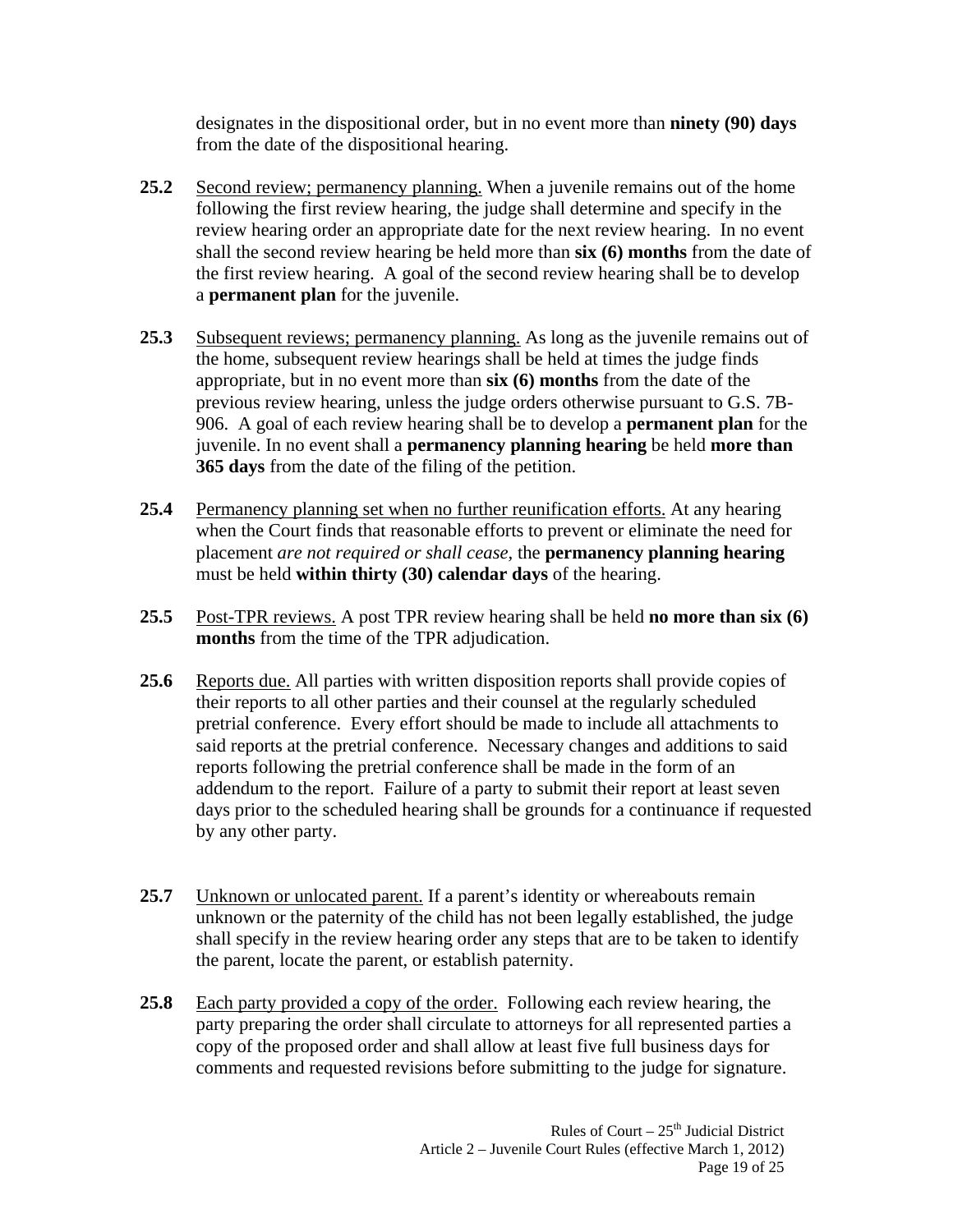# **Juv Rule 26. Maintaining Case on Court Calendar.**

- **26.1** Case calendared at all times. Each case shall be maintained on the court calendar at all times for as long as juvenile court jurisdiction in the case continues unless the Court orders that no further reviews are required.
- 26.2 New hearing dates set. At or before the conclusion of each hearing, a subsequent hearing date shall be set.

# **Juv Rule 27. Judicial Official Before Whom Case is Scheduled.**

- **27.1** One judge, one case. Once a case has been adjudicated by a judge, subsequent hearings regarding the case shall be heard by the same judge, unless circumstances require otherwise. This includes TPR hearings involving the same children.
- **27.2** Judge may perform case coordinator duties. Any function that these rules assign to a case coordinator may be carried out by a judge.

# **Juv Rule 28. Extensions of Time and Continuances.**

- **28.1** Good cause required. Extensions of time and continuances beyond the times specified by statute, court order, or these rules shall be granted only for good cause, regardless of whether the parties are in agreement.
- **28.2** Record made. Orders for extensions or continuances shall appear on the record and state supporting reasons.
- 28.3 Gen Rule 4 applies. A party requesting a continuance must otherwise comply with the general continuance policies in effect and applicable to all cases in the  $25<sup>th</sup>$ Judicial District pursuant to **Gen Rule 4**.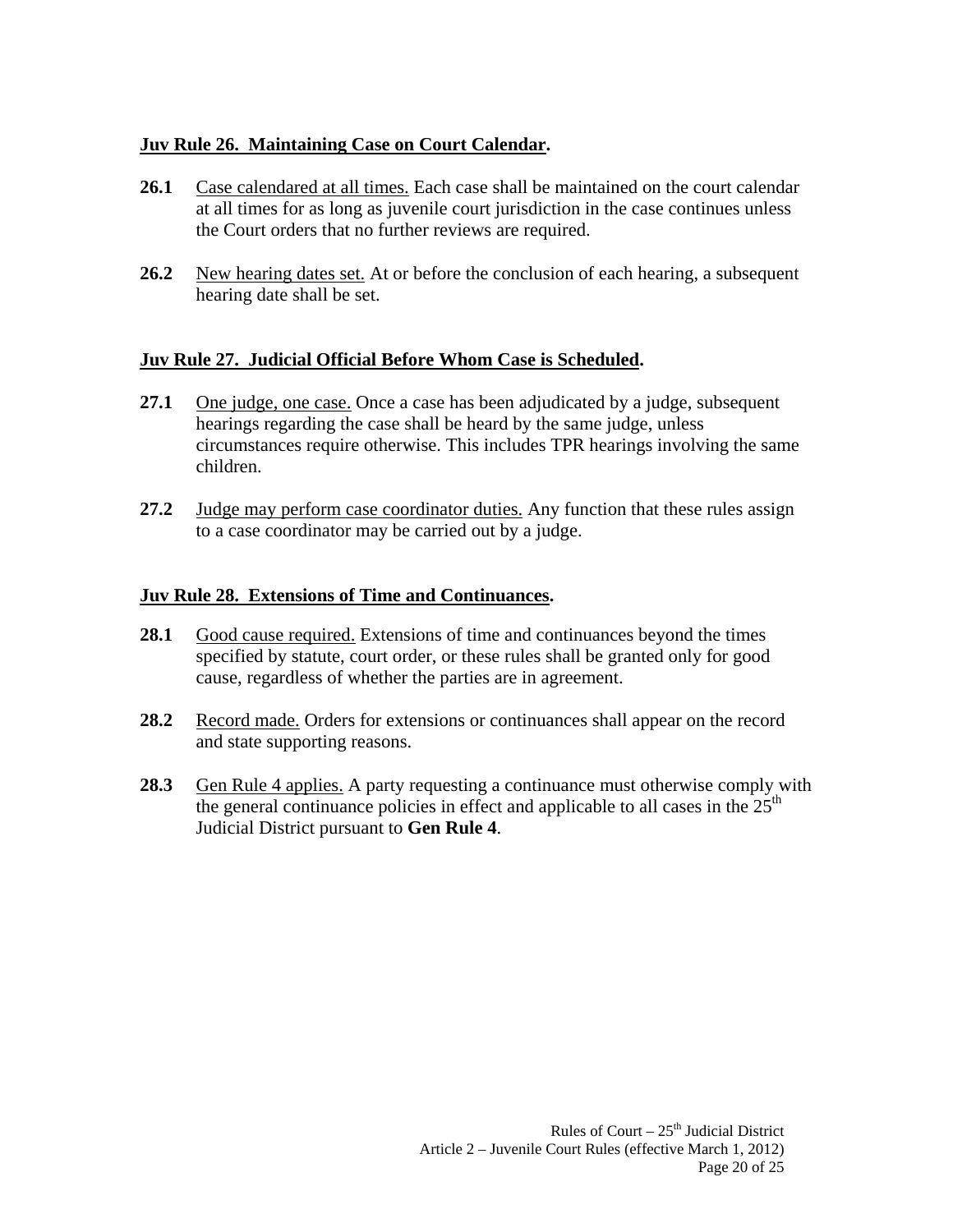#### **Juv Rule 29. Notice of Review Hearings.**

- **29.1** Notice of review hearings. Unless a person or his/her attorney was present and was given notice at a prior hearing, written notice shall be given by the Clerk of all review hearings to persons designated in **Juv Rule 29 b)** below. The notice shall be **at least fifteen (15) days** prior to the hearing, if possible.
- **29.2** Persons entitled to notice of hearings. The persons entitled to notice are:
	- a) Parent(s);
	- b) Juvenile, if twelve (12) years of age or older;
	- c) Guardian(s) of juvenile;
	- d) Foster parent(s);
	- e) Relative(s) or preadoptive parent(s) providing care for the juvenile;
	- f) Custodian(s) or agency with custody;
	- g) GAL;
	- h) Attorney(s) for any of these designated persons;
	- i) Any other person or agency specified by the Court
- **29.3** No post-TPR notice to parents. Notwithstanding the other provisions of this rule, notice to biological parent(s) and their attorneys shall not be given for post TPR reviews unless the Court specifically orders such notice to be given. The notice shall designate the time, place and the purpose of the hearing.
- **29.4** Juvenile's right to be present. Juveniles entitled to notice must be given an opportunity to be present by the custodian, guardian, parent or person having the juvenile in care. Any other juvenile requesting an opportunity to be present and heard shall be given such opportunity unless the Court for good cause orders otherwise. At any hearing wherein a juvenile is present, the juvenile shall be given an opportunity to be heard. The Court may sequester the juvenile from parts of a hearing if the Court finds that this would be in the best interests of the juvenile or in the interests of justice.
- **29.5** Sequestering witnesses. The Court may sequester any person other than a party from parts of a hearing if the Court finds that this would be in the best interests of the juvenile, necessary to protect legitimate confidentiality concerns or in the interests of justice.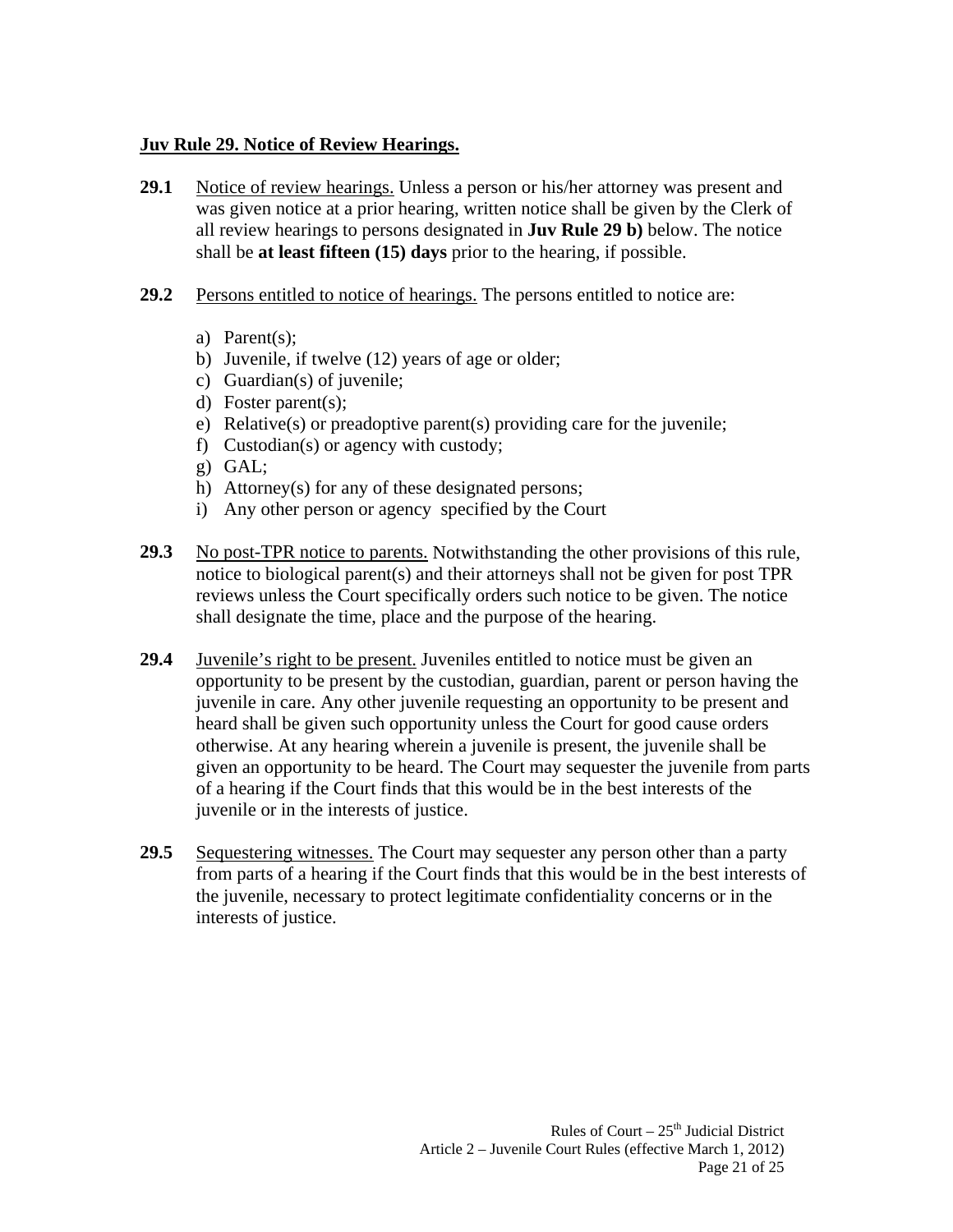# **ARTICLE 2C. RULES APPLICABLE TO DELINQUENCY AND UNDISCIPLINED CASES**

#### **Juv Rule 30. Appointment of Counsel.**

- **30.1** When appointed. When a petition is filed alleging that a juvenile is delinquent or in any proceeding wherein a juvenile is alleged to be in contempt of court when alleged or adjudicated to be undisciplined, the clerk shall appoint said juvenile counsel immediately unless the juvenile has retained counsel. Further, whenever custody of a juvenile adjudicated undisciplined or delinquent is a place by dispositional order with DSS or person(s) from whom such custody is taken shall be given an opportunity to apply for court-appointed counsel whether or not a petition for abuse, neglect or dependency is filed.
- **30.2** Notice. The clerk shall prepare a *Notice of Appointment of Counsel* to be served on the juvenile with the petition and summons. The notice shall include the attorney's name and business address and telephone number and shall direct the juvenile to contact the attorney.

#### **Juv Rule 31. Responsibilities of Attorneys.**

- **31.1** Before being eligible for appointment to represent parents, attorneys must satisfy the court:
	- a) That they have sufficient experience and skills to provide competent representation;
	- b) That they have a good working knowledge of juvenile law and juvenile court procedures; and
	- c) That they have a good understanding of Juvenile court counseling services and other divisions of the Department of Juvenile Justice and the related mandates applicable to those divisions.

#### **Juv Rule 32. Filing of Petition; Commencement of Actions.**

- **32.1** How petitions commenced. Petitions shall be commenced and filed in accordance with N.C.G.S. 7B-1800 through 1804.
- **32.2** DJJ approval required. In every case, a petition shall not be issued or filed except upon the approval of an intake counselor as defined by Chapter 7B of the General Statutes. The clerk may assist the intake counselor in this process as set forth in N.C.G.S. 7B – 1803(a).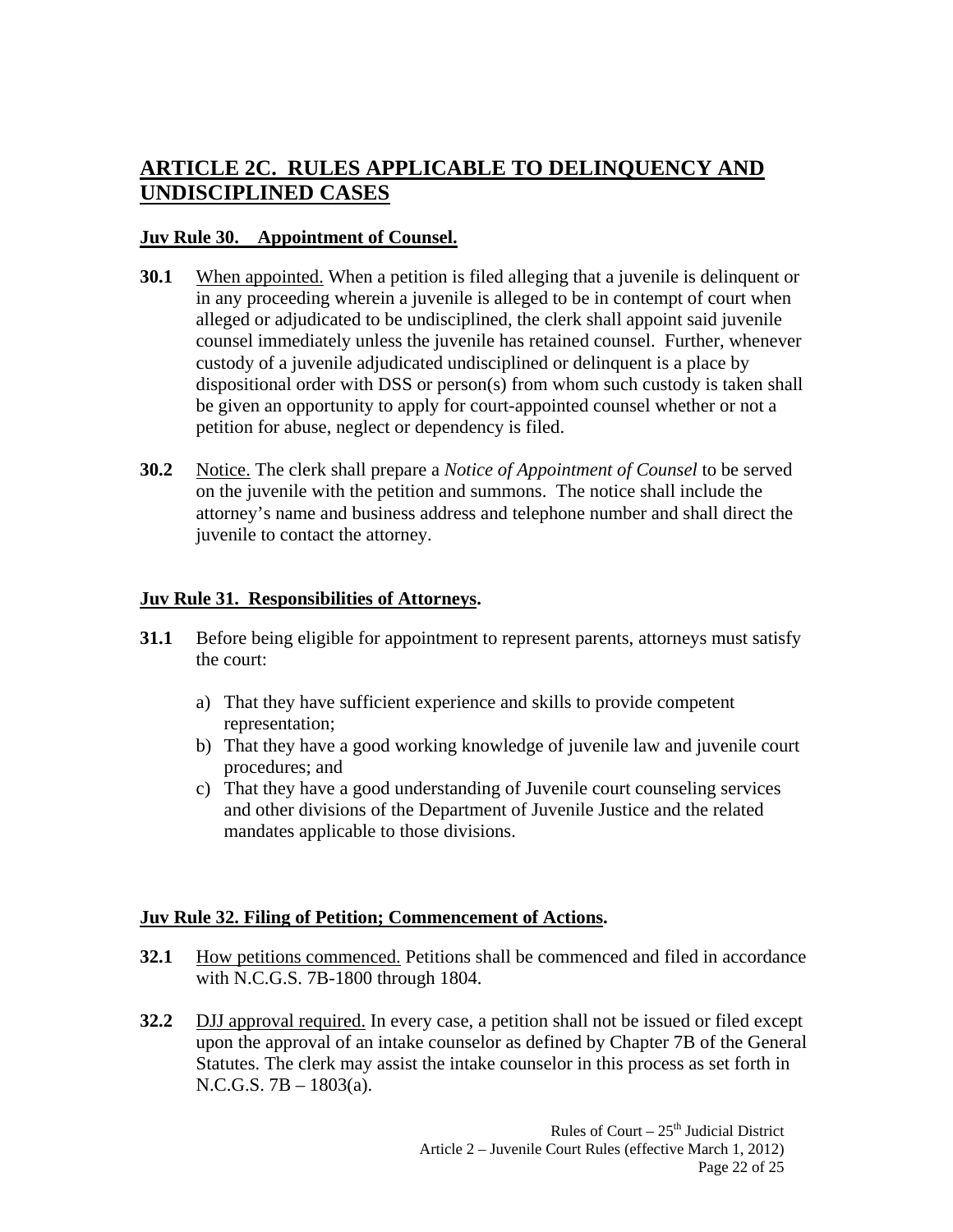# **Juv Rule 33. Scheduling of Cases – First Appearance for Felony Cases.**

- **33.1** Juvenile not in Secure Custody. The first appearance for a juvenile who is alleged in a petition to have committed a felony shall take place at the first session of Juvenile Court scheduled for the hearing of delinquency cases in the county wherein the Petition arose.
- **33.2** Juvenile in Secure or Non-secure Custody. If the juvenile who is alleged in a Petition to have committed a felony is in secure or nonsecure custody, the first appearance shall take place at the initial hearing required by N.C.G.S. 7B-1906 and **Juv Rule 34** herein.
- **33.3** First appearance required. The first appearance in such cases shall be conducted in accordance with N.C.G.S. 7B – 1808(b).

# **Juv Rule 34. Scheduling of Cases ; Juveniles in Secure or Nonsecure Custody**

- **34.1** Initial hearing for juveniles in custody. An initial hearing pursuant to N.C.G.S. 7B – 1906 for juveniles in secure or nonsecure custody shall be scheduled by the Clerk at the next session of Juvenile Court after such juvenile has been taken into custody unless said session is greater than **five (5) days** from the time of initial custody. In that event, the Clerk shall contact the Chief District Court Judge who shall schedule such matter **within five (5) days.**
- **34.2** Juveniles in custody by delegated authority. However, if the juvenile was taken into secure or nonsecure custody pursuant to delegated authority as authorized by N.C.G.S. 7B – 1902 , the Clerk shall schedule such initial hearing on the day of the next regularly scheduled session of district court in the county where the order was entered in one of the following sessions:
	- a) Burke County  $-9:00$  am, Monday  $-$  Friday, at any session of Court; Judge to be informed immediately upon setting;
	- b) Caldwell County 9:00 am, Monday Friday, at any session of Court; Judge to be informed immediately upon setting;
	- **c)** Catawba County 9:00 am, Monday Friday, in Newton at any session of Court; Judge to be informed immediately upon setting. If more than one session is scheduled, judge priority is juvenile, criminal, domestic, civil.
- **34.3** Maximum delay. In no event shall the hearing be delayed longer than the time specified in **Juv Rule 34.1)** above.
- **34.4** Waiver not allowed. This initial hearing **may not** be waived.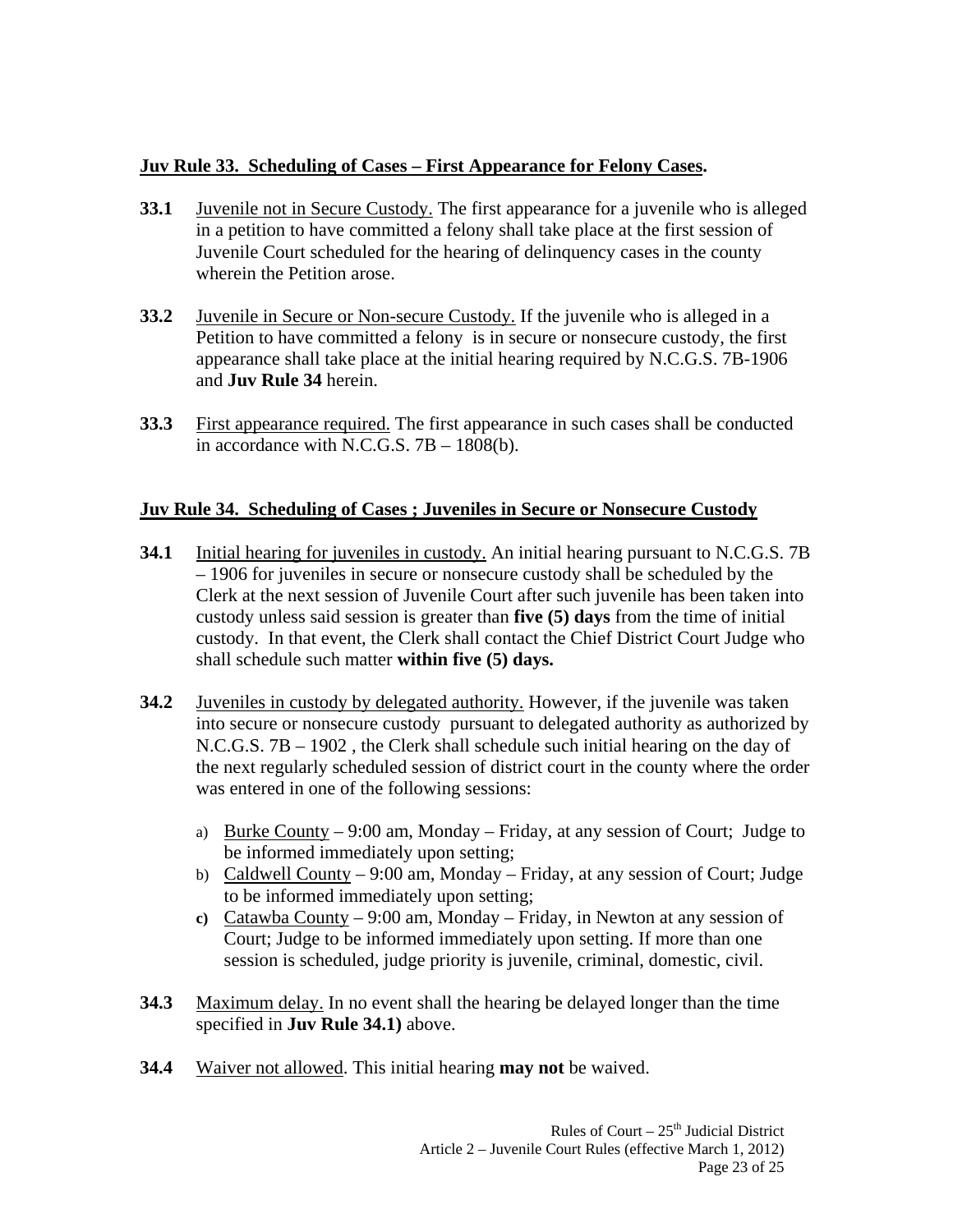**34.5** Subsequent hearings to review secure custody. If a juvenile remains in secure or nonsecure custody after the Initial hearing, the Juvenile Court must hold additional hearings within the times prescribed by Chapter 7B of the NC General **Statutes**.

#### **Juv Rule 35. When DSS Custody Being Considered.**

- **35.1** Pretrial notification by court counselor. Whenever it appears to the court counselor that placement of a juvenile in DSS custody may be recommended, the court counselor shall immediately contact a representative of DSS and tell them of such possibility along with the facts and circumstances which indicate that such placement may be appropriate.
- **35.2** DSS custody considered by Court. Whenever it appears to the judge presiding over a disposition hearing for an undisciplined or delinquent juvenile that placement of the juvenile in DSS custody may be ordered, the judge should delay the order making such placement and continue the case for sufficient time to allow DSS to take one or more of the steps outlined in **Juv Rule 35 c)** below, unless such delay would result in a serious risk of harm or endangerment to the juvenile.
- **35.3** Duties of DSS upon receiving notification of possible placement. Upon receiving notification that placement of custody of a juvenile with DSS may be recommended or is being considered by the Court, DSS shall take one or more of the following steps:
	- a) If DSS is already familiar with the facts and circumstances of the juvenile, examine steps already taken to avoid placement and determine whether other steps or resources may be available to make such placement unnecessary;
	- b) Conduct an investigation of the facts and circumstances;
	- c) Conduct an Action Meeting to consider available community resources and preventive services which may be used to avoid custody placement;
	- d) Conduct a home assessment of the juvenile's current placement or alternative relative placement;
	- e) Identify other possible appropriate placements; and/or
	- f) Any other step which may facilitate the Court's decision whether or not to place custody with DSS.